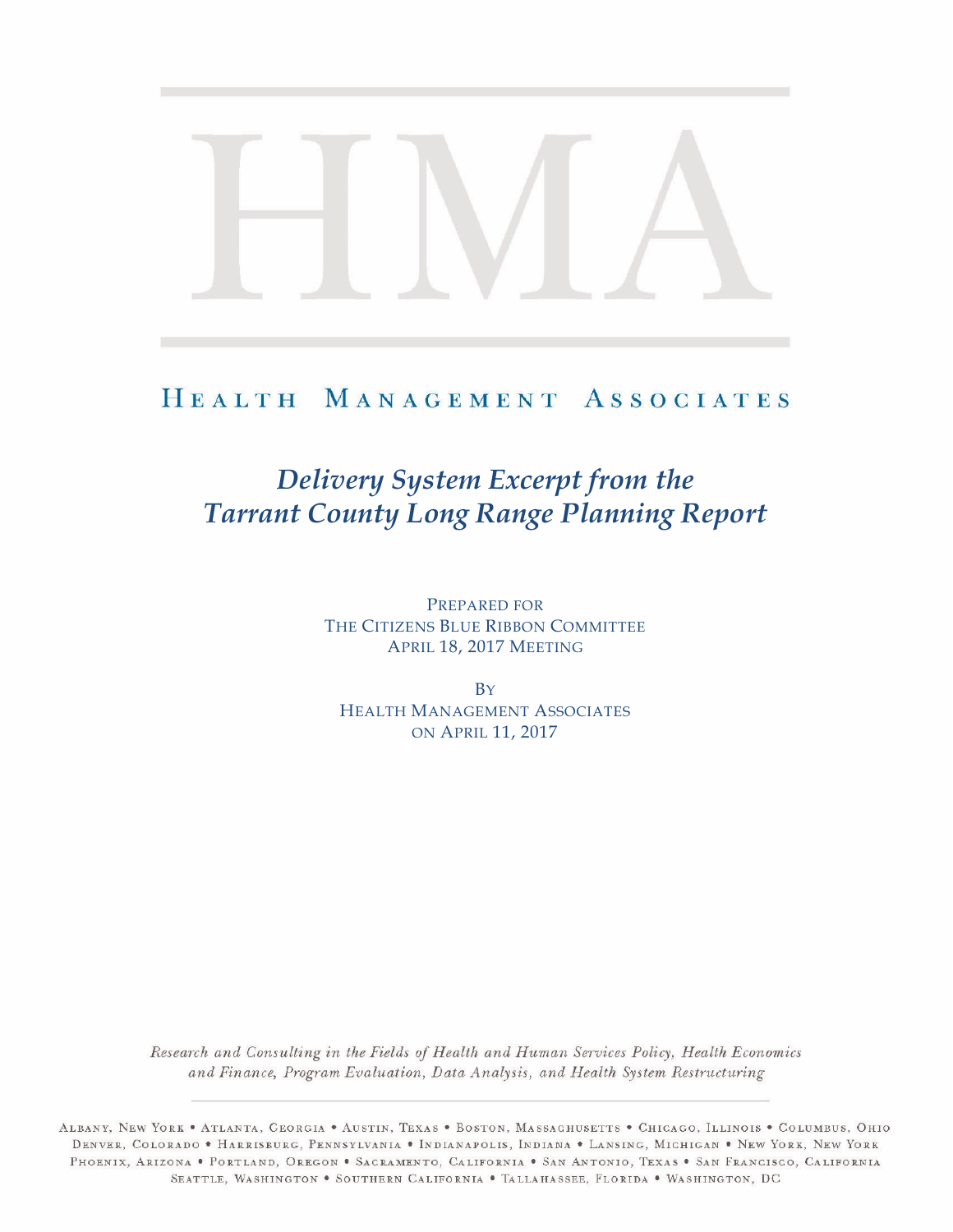# **Table of Contents**

|  | $\label{lem:1} \mbox{Introduction} \,\, \ldots \,\, \ldots \,\, \ldots \,\, \ldots \,\, \ldots \,\, \ldots \,\, \ldots \,\, \ldots \,\, \ldots \,\, \ldots \,\, \ldots \,\, \ldots \,\, \ldots \,\, \ldots \,\, \ldots \,\, \ldots \,\, \ldots \,\, \ldots \,\, \ldots \,\, \ldots \,\, \ldots \,\, \ldots \,\, \ldots \,\, \ldots \,\, \ldots \,\, \ldots \,\, \ldots \,\, \ldots \,\, \ldots \,\, \ldots \,\, \ldots \,\, \ldots \,\, \ldots \,\, \ldots \,\,$ |  |  |  |  |
|--|------------------------------------------------------------------------------------------------------------------------------------------------------------------------------------------------------------------------------------------------------------------------------------------------------------------------------------------------------------------------------------------------------------------------------------------------------------------|--|--|--|--|
|  |                                                                                                                                                                                                                                                                                                                                                                                                                                                                  |  |  |  |  |
|  | 1.                                                                                                                                                                                                                                                                                                                                                                                                                                                               |  |  |  |  |
|  | 2.                                                                                                                                                                                                                                                                                                                                                                                                                                                               |  |  |  |  |
|  | 3.                                                                                                                                                                                                                                                                                                                                                                                                                                                               |  |  |  |  |
|  | 4.                                                                                                                                                                                                                                                                                                                                                                                                                                                               |  |  |  |  |
|  | 5.                                                                                                                                                                                                                                                                                                                                                                                                                                                               |  |  |  |  |
|  | 6.                                                                                                                                                                                                                                                                                                                                                                                                                                                               |  |  |  |  |
|  |                                                                                                                                                                                                                                                                                                                                                                                                                                                                  |  |  |  |  |
|  |                                                                                                                                                                                                                                                                                                                                                                                                                                                                  |  |  |  |  |
|  |                                                                                                                                                                                                                                                                                                                                                                                                                                                                  |  |  |  |  |
|  |                                                                                                                                                                                                                                                                                                                                                                                                                                                                  |  |  |  |  |
|  |                                                                                                                                                                                                                                                                                                                                                                                                                                                                  |  |  |  |  |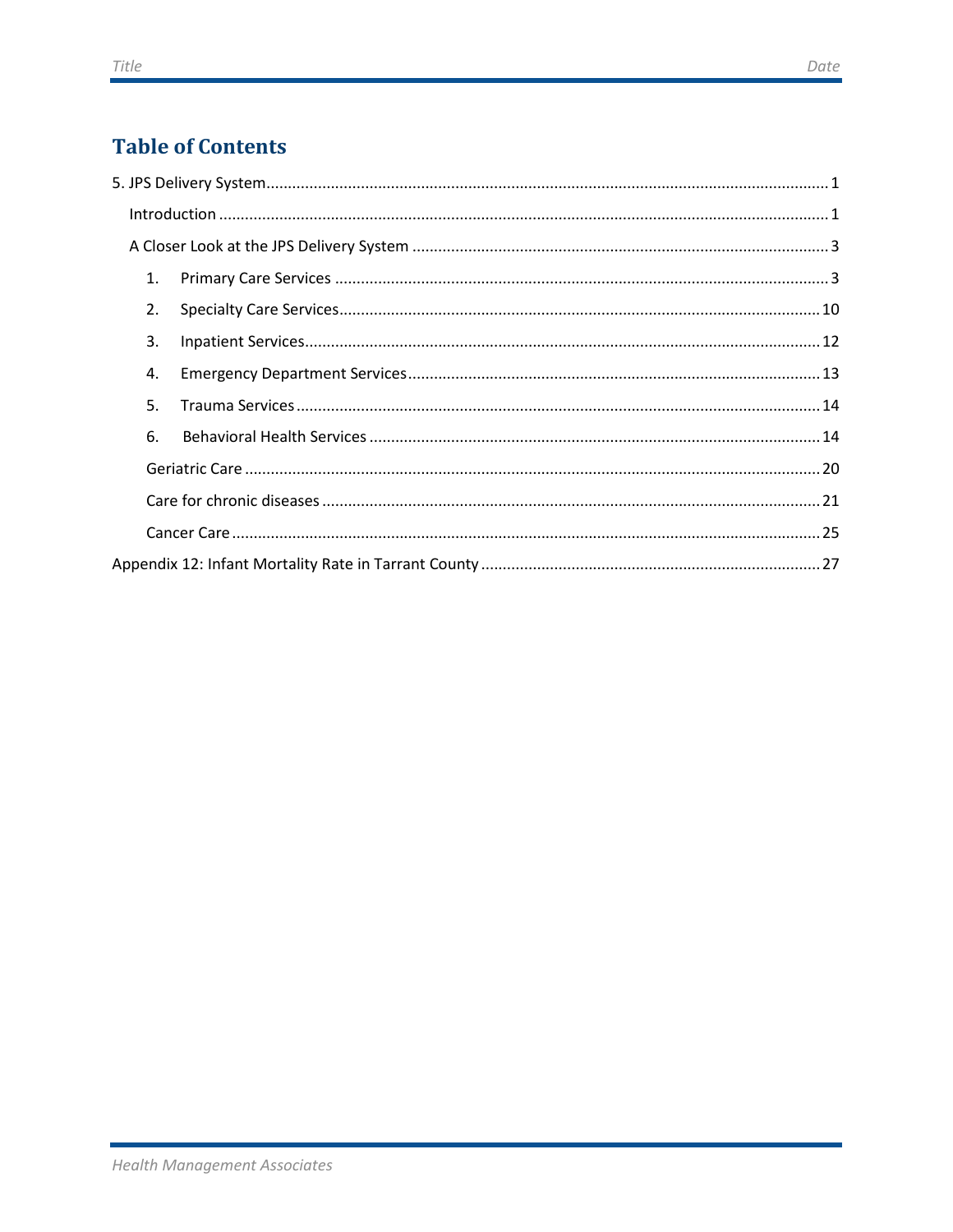### <span id="page-2-0"></span>**5. JPS Delivery System**

This chapter presents a high level overview of the JPS delivery system. HMA conducted a wide-ranging assessment of the current JPS delivery system concentrating on network design, capacity and integration in the context of current and future healthcare trends and needs. Delivery system qualities that were evaluated as part of the assessment included comprehensiveness of the network, accessibility of services, delivery system integration and coordination, quality of the care provided, technology integration and optimization, and workforce strategies that meet future healthcare skill needs. The HMA Delivery System team toured various JPS facilities and met with various leadership from inpatient, specialty, trauma, ED, Behavioral Health (BH) and community health services. Interviews were conducted with various community stakeholders and healthcare leaders from surrounding Tarrant County hospital and healthcare entities that included the VA Medical Center, Cook Children's, Texas Health Resources, Baylor All Saints, Methodist Mansfield, MHMR and homeless providers. Other sources of information included existing needs assessment reports for the county, JPS's Strategic Facilities Utilization Plan, the American Hospital Association (AHA) Database, Dallas-Fort-Worth Hospital Council reports (DFWHC), JPS internal reports, and general research.

### <span id="page-2-1"></span>**Introduction**

JPS is a large and complex publicly funded health system that has been responsible for serving the healthcare needs of a disproportionally larger percentage of the low income and uninsured residents of Tarrant County. As a tax-supported health care network for Tarrant County, JPS will continue to be a vital healthcare provider for Tarrant County communities. The JPS Network operates a large acute care hospital (565 beds), provides emergency services and trauma care at the only Level 1 Trauma Center in Tarrant County and operates over 40 community health and school-based services throughout the Tarrant County communities. JPS is the only Tarrant County healthcare entity that provides emergency psychiatric services. JPS teaching and training programs are well recognized and the Family Medicine program is currently the largest nationally recognized Family Medicine training program in the nation.

| JPS as a premier healthcare provider |                                                            |  |  |
|--------------------------------------|------------------------------------------------------------|--|--|
| Trauma                               | Tarrant County's only Level 1 Trauma Center<br>$\bullet$   |  |  |
| <b>Behavioral Health</b>             | JPS Provides Psychiatric Emergency Services<br>$\bullet$   |  |  |
|                                      | Leads county in DSRIP projects that have<br>$\bullet$      |  |  |
|                                      | improved the BH delivery system                            |  |  |
| <b>Training/Academics</b>            | Renowned Family Medicine Residency Programs<br>$\bullet$   |  |  |
|                                      | Fully accredited GME programs<br>$\bullet$                 |  |  |
| Quality                              | <b>Certified Stroke Center</b><br>$\bullet$                |  |  |
|                                      | <b>Certified Chest Pain Center</b>                         |  |  |
|                                      | Low BH Readmission Rates                                   |  |  |
|                                      | JC Accreditation<br>$\bullet$                              |  |  |
|                                      | Accredited American College of Cancer Surgery<br>$\bullet$ |  |  |
|                                      | Center                                                     |  |  |
|                                      | Level III Neonatal Intensive Care Unit<br>$\bullet$        |  |  |
|                                      | <b>NICHE Program Designation</b><br>$\bullet$              |  |  |
| <b>Primary Care</b>                  | Level 3 NCQA PCMH recognition<br>$\bullet$                 |  |  |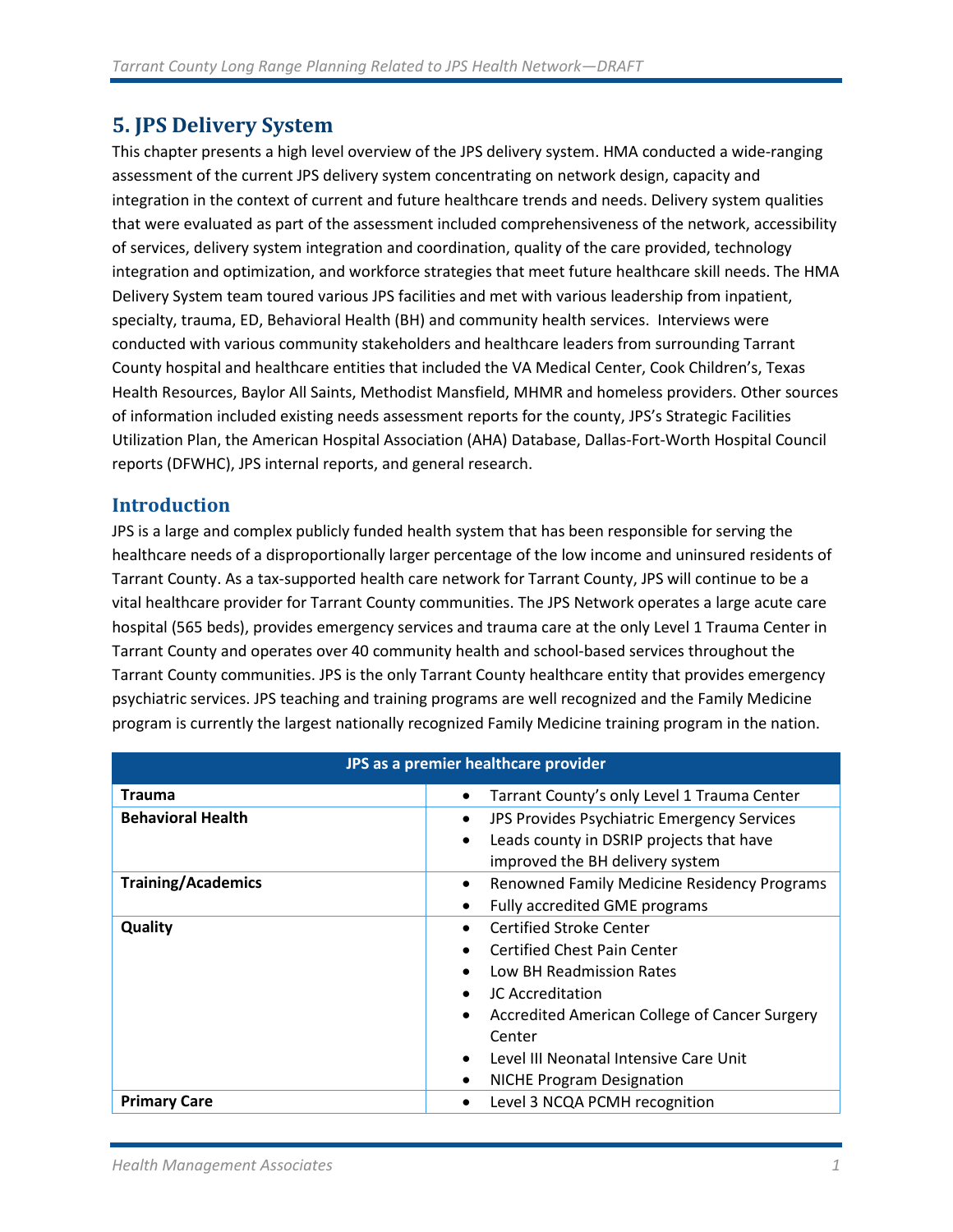| <b>Population Health</b>                                                                                                                          | Large number of DSRIP projects impacting socio-<br>economic disparities                                                                                                                                                          |
|---------------------------------------------------------------------------------------------------------------------------------------------------|----------------------------------------------------------------------------------------------------------------------------------------------------------------------------------------------------------------------------------|
| Workforce<br><b><i>Bur Ballas Maraina Keta</i></b><br><b>JPS Health Network</b><br>A Top 100 Workplace in DFW<br>Named by the Dallas Morning News | Highly engaged workforce (84 <sup>th</sup> nationally)<br>JPS is one of Tarrant County's largest employers<br>$\bullet$<br>Only public entity named among regions best<br>$\bullet$<br>employers by Dallas Morning News for 2016 |
| <b>Technology</b>                                                                                                                                 | Network EPIC Implementation<br>$\bullet$                                                                                                                                                                                         |

JPS is to be commended for its mission driven strategies that are positioning it for the ever changing healthcare environment. The Tarrant County community values the work JPS does with limited resources to serve the more complex and high cost healthcare needs of the vulnerable populations of Tarrant County.

The following outlines some of the major external forces JPS must navigate through as it builds and expands its delivery system:

| <b>National (USA)</b>                                        |  |  |  |
|--------------------------------------------------------------|--|--|--|
| Health Care Reform - ACA Appeal/Replacement                  |  |  |  |
| <b>Drug Pricing and New Pharmaceuticals</b>                  |  |  |  |
| <b>Information Technology Disruptions</b><br>$\bullet$       |  |  |  |
| <b>Mergers and Acquisitions</b>                              |  |  |  |
| <b>Value Based Payments</b><br>$\bullet$                     |  |  |  |
| <b>Less Federal Spending</b>                                 |  |  |  |
| <b>Aging Population</b>                                      |  |  |  |
| <b>Provider Shortages</b>                                    |  |  |  |
| <b>State (Texas)</b>                                         |  |  |  |
| <b>Medicaid Non-Expansion State</b>                          |  |  |  |
| <b>Reduction in Medicaid Spending</b>                        |  |  |  |
| <b>Local (Tarrant County)</b>                                |  |  |  |
| <b>Significant Population Growth</b>                         |  |  |  |
| <b>Highest Growth in 65+ Age Group</b><br>$\bullet$          |  |  |  |
| <b>Transportation Infrastructure Challenges</b><br>$\bullet$ |  |  |  |
| <b>Increasingly Diverse Population</b>                       |  |  |  |

JPS has current strategies and initiatives around service, quality of care, population health management, costs of care and workforce engagement that set direction for the current and future healthcare delivery system needs of the county. Future healthcare trends include more focus on preventative and community based care. **Delivery of care will increasingly be defined and measured by the quality of care and the health outcomes achieved.** New technologies will continue to be developed that will improve access to care and move healthcare systems towards population health management through better integration and coordination of care. Quality programs will expand to include regulatory compliance and process improvement programs that lead to more safe and reliable care.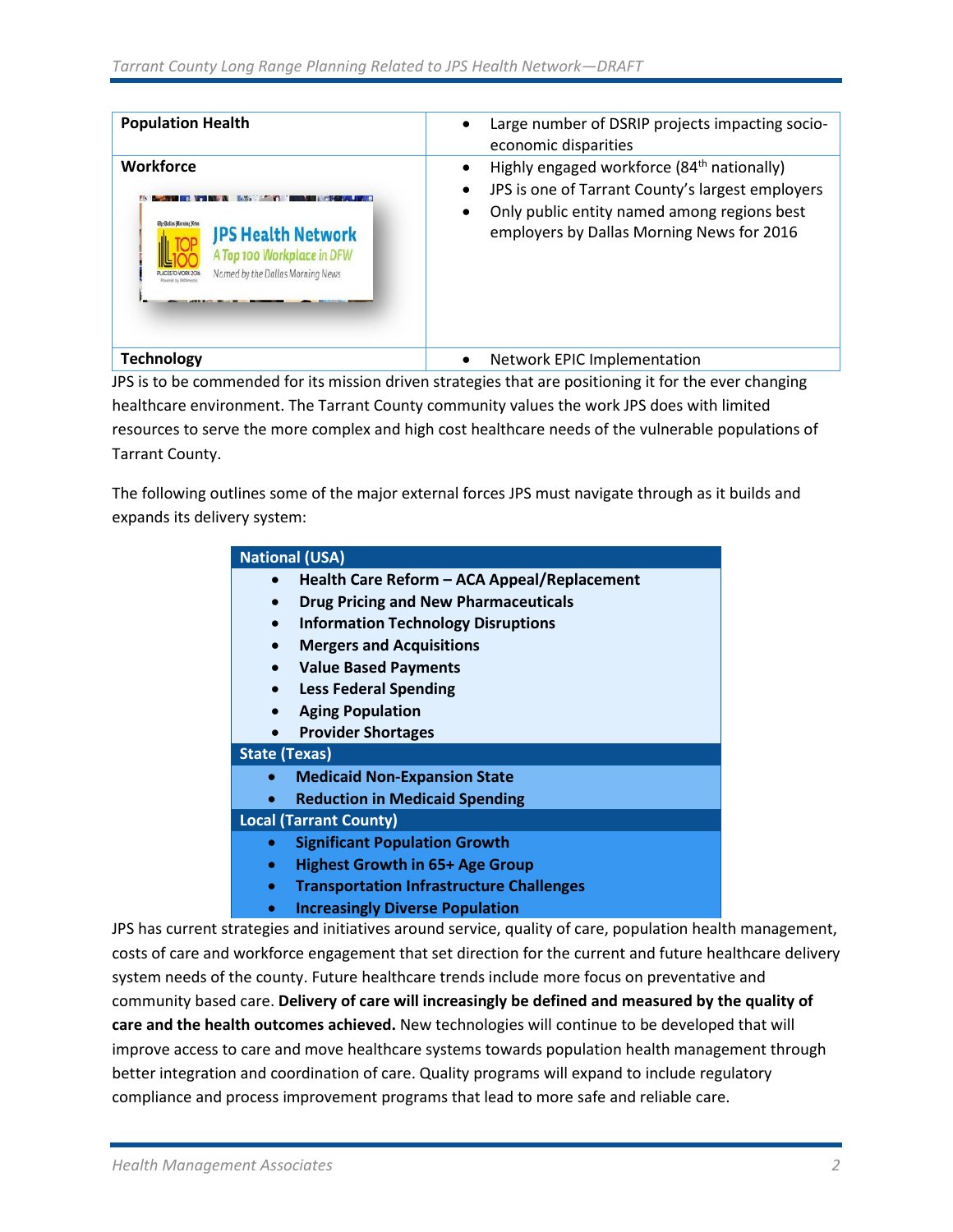Although JPS has an impressive and comprehensive network for the population it serves, it cannot and will not be able to provide all the care for the growing safety-net healthcare needs. JPS will therefore, need to continue to develop strategies that address access to primary care, specialty care, and behavioral health care. These strategies will also need to be developed to account for the projected physician shortages in primary and specialty care. Additional strategies will need to be explored that foster partnerships with other Tarrant County health care entities in order to provide care for Tarrant County residents and to improve health outcomes. Increased use of advanced practice professionals and other non-physician healthcare providers, such as clinical pharmacists, will need to be considered to address provider shortages. Furthermore, technology will need to be optimized across the Tarrant County delivery system to increase information sharing and leverage care integration.

This following report will review several components of the JPS delivery system and look at areas for new growth. HMA's report also identifies additional opportunities for JPS to consider as it continues to build and restructure its delivery system. Lastly recommendations that align with healthcare trends and the JPS mission are presented.

### <span id="page-4-0"></span>**A Closer Look at the JPS Delivery System**

#### <span id="page-4-1"></span>**1. Primary Care Services**

As in most geographies across the nation, safety-net primary care services are distributed outside of the county supported hospital. JPS currently provides the vast majority of the primary care needs of the Tarrant County safety net population. JPS has a rich and widely distributed network of community health centers that currently provide primary (adult and pediatric), specialty (adult), dental, behavioral health, social service, optometry, acute care, diagnostic, lab, and pharmacy services.

Nationally, hospital care is shifting from high cost hospital settings to lower cost primary care settings. As the population grows there will be more demand for primary care services. The expected shortage of primary care providers will make it challenging for healthcare systems like JPS to meet the growing primary care demand. Nationally, primary care is moving towards models of care such as patientcentered medical homes and accountable care organizations that emphasize quality, care teams, care coordination, patient engagement and lower costs for populations of patients. Again, the delivery of care will increasingly be defined and measured by the quality of care and the health outcomes achieved in primary care and other aspects of the delivery system.

JPS has significant strength in its primary care network. The large number of primary care centers are embedded in the communities JPS serves and are staffed by dedicated staff and providers. The primary care providers are part of a recently formed physician group (Acclaim) that is positioned to align the quality and delivery of care across primary care settings that moves toward value-based care and reimbursements. Almost all of the primary care settings are Level 3 NCQA certified patient-centered medical homes (PCMH). Lastly, JPS is using current available technology to improve access to care, integrate and coordinate care and develop population health programs.

Primary care needs were consistently identified by the Tarrant County residents as being the main priority healthcare need for the County. The CHNA chapter reported high rates of obesity, age-related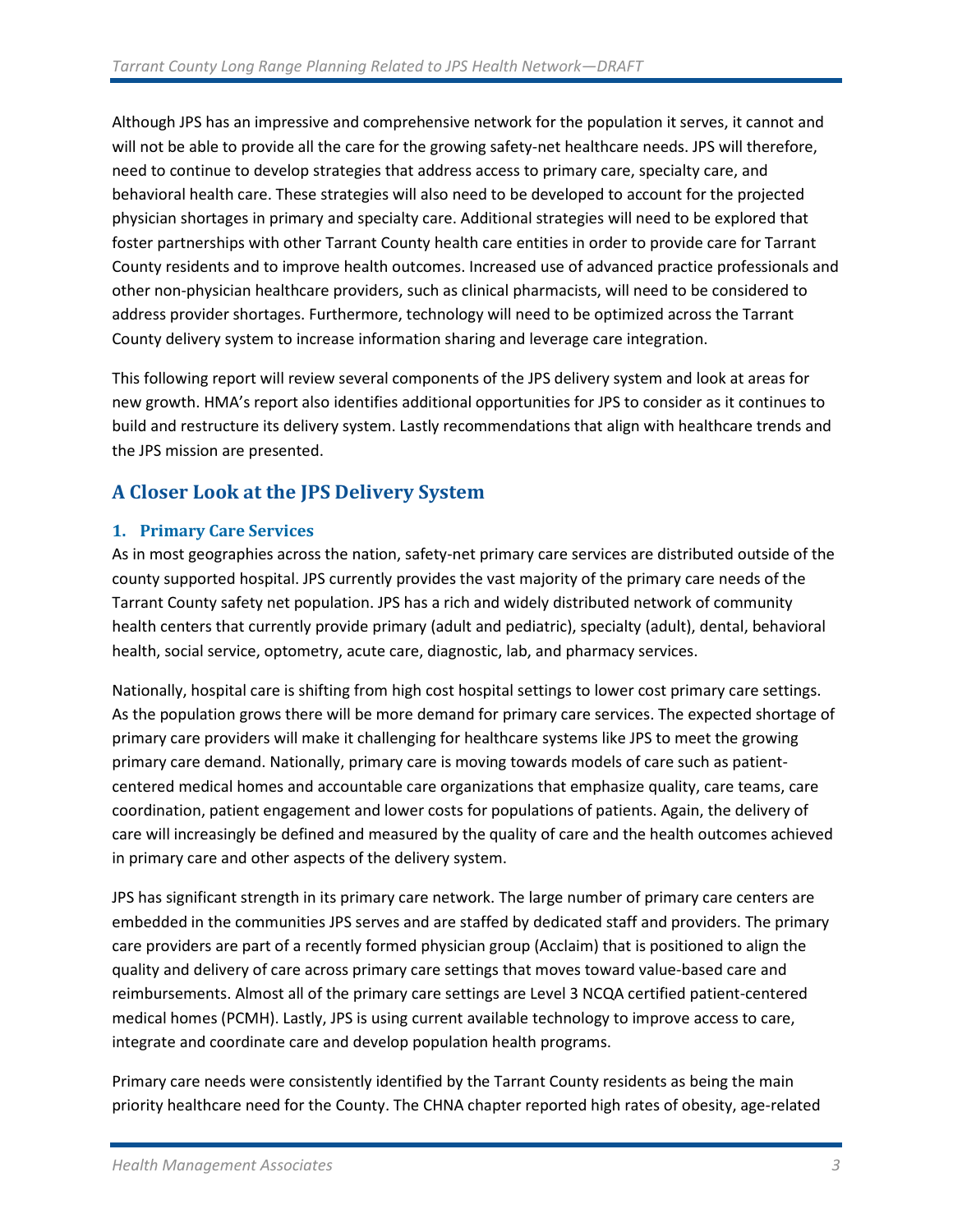diabetes and hypertension for Tarrant County as compared to national rates. As with many safety-net healthcare entities, JPS faces challenges with primary care access as the demand for these services grow as evident by longer waits for new appointments and long time to answer calls in the call center. This is especially concerning since safety-net populations seek care late and are sicker upon first presenting. Primary care access challenges at JPS present downstream challenges as patients seek primary care in higher cost settings such as emergency care and emergency department settings. This is further compounded by the transportation challenges JPS patients incur. The CHNA addresses the county's transportation system that creates barriers for some Tarrant County residents being able to access "right" sites of care. Lastly, additional primary care providers are needed to fill open positions as physicians retire and leave.

JPS has worked to create additional access through extended hours and Saturday hours, central scheduling and addition of acute care and same day visit appointments. The patient portal, MY CHART, allows established patients to request appointments. JPS tracks the access to new primary care appointments using the industry standard measurement of third next available appointment (TNAA). The following shows TNAA for JPS community health centers as of September 2016 and represents an average of all centers combined.

| <u>, and the contract of the contract of the contract of the contract of the contract of the contract of the contract of the contract of the contract of the contract of the contract of the contract of the contract of the con</u><br>Third Next Available Appointment for Primary Care Visit (Average)* |                         |  |  |
|------------------------------------------------------------------------------------------------------------------------------------------------------------------------------------------------------------------------------------------------------------------------------------------------------------|-------------------------|--|--|
| 72 days (Range 7-114 days)<br><b>Community Health Centers</b>                                                                                                                                                                                                                                              |                         |  |  |
| <b>School Based Clinics</b>                                                                                                                                                                                                                                                                                | 5 days (Range 2-8 days) |  |  |

#### *Table 48: Third Next Available Appointment for Primary Care Visit (Average)\**

*\*As of September 2016- Provided by JPS*

The residents of Tarrant County clearly see JPS as a vital resource in providing primary care to communities in the county. JPS, however, clearly cannot provide all the current and projected primary care for the safety-net population of Tarrant County and will need to continue to find ways to improve access to primary care.



As in most geographies, safety-net primary care in Tarrant County is distributed beyond the county-supported (JPS) and federally-supported (NTACH) institutions. Using methodologies described in the section on population demand, JPS is estimated to be fulfilling about one quarter of the primary care needs of the population under 250% federal poverty level and North Texas Area Community Health

Centers (NTACHC, the only FQHC) seems to be serving well under 5%. Together therefore, they provide less than 30% of the predicted demand. Although the level of true unmet need for the safety net population is not known, it is clear that JPS currently provides care for the majority of this population with

assistance from federally supported health centers (NTACH), institutions with charitable missions and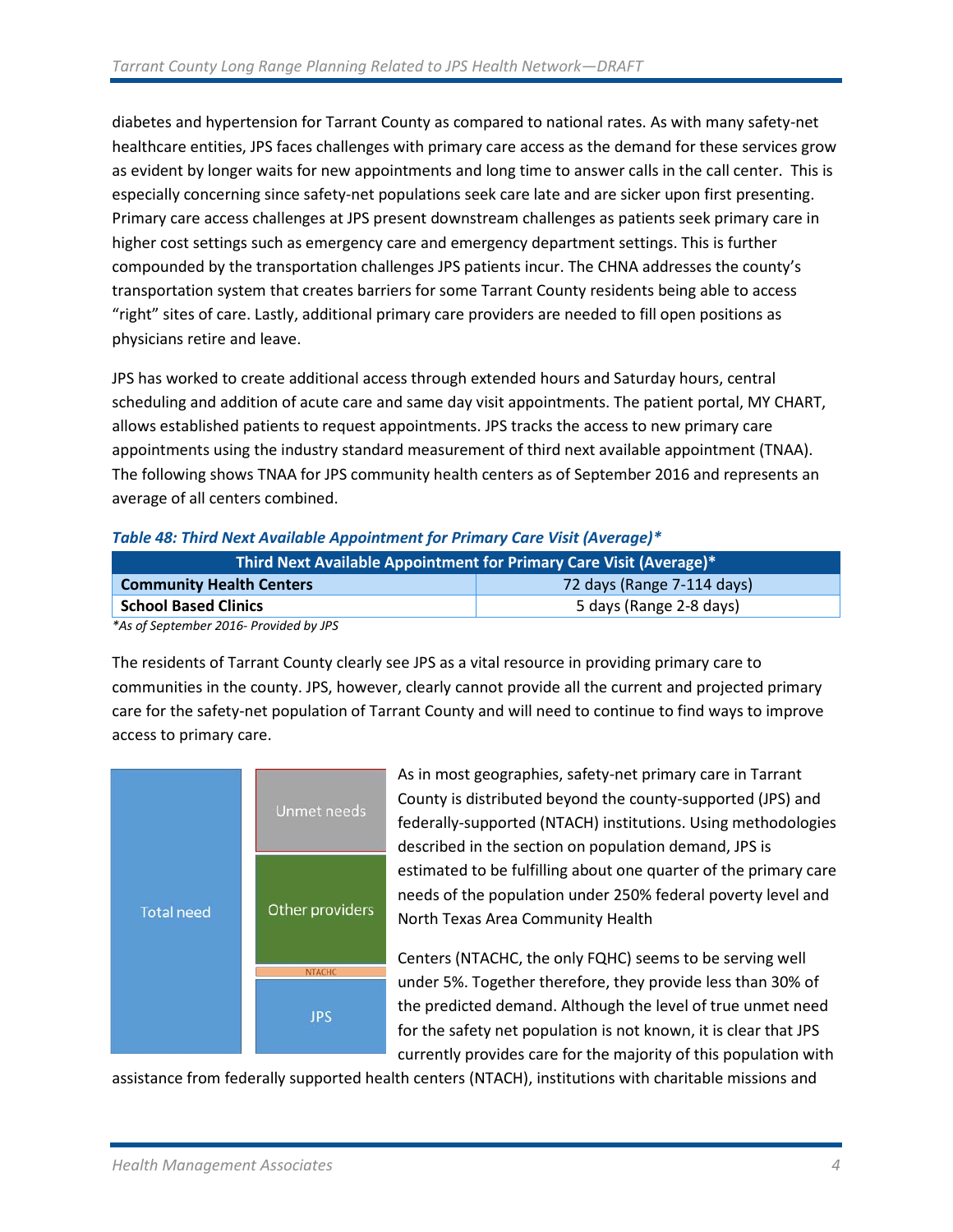small number of private practices. These sources will need to be considered and supported by the strategies developed by the county in meeting the needs of this population.

Additional recommendations include:

- $\Box$  Optimize the patient empanelment system by empaneling all patients to a PCP; this will enable JPS to more accurately measure primary care capacity and population served, and serve as a foundation for population health management. This includes a system to risk stratify empaneled patient to ensure that the highest risk patients are enrolled in care management.
- $\Box$  Continue to create and build upon new ways for patients to access medical homes through patient portals (EHR), virtual access (telehealth), and secure text messaging applications.
- $\Box$  Consider greater integration of specialty services into primary care settings.
- $\Box$  Assess primary care facilities for improved efficiencies (capacity, throughput)
- $\Box$  Further brand and promote community health centers internally and externally
- $\Box$  Develop partnerships with other health care providers and organizations to provide additional access.
- $\Box$  Consider greater use of advanced practice providers in primary care settings to address current and future provider shortages.

#### *Pediatric Services*

Nationally, children's access to healthcare has improved since 2000 as more children received health insurance coverage. This improvement has been greatest in the more vulnerable populations. Challenges and threats for the future of pediatrics include the growing shortage of pediatric subspecialists as evidenced by increasing delays in receiving timely appointments to specialty care.

Cook Children's in Fort Worth is the largest provider of inpatient and outpatient children's services in Tarrant County and is a Level 2 Pediatric Trauma Center. JPS does not provide pediatric inpatient or pediatric specialty services. JPS provides the majority of primary pediatric care in school based clinics that serve as medical homes for the children and their families of Tarrant County that are enrolled in the area school. Outpatient pediatric services are also provided at JPS and in many of the community centers. The school based clinics are staffed by nurse practitioners and the community centers are staffed by pediatricians. All provide well and acute care services for children from age 0-18 years of age. Pediatric specialty care is provided by Cook Children's and Dallas Children's. Despite this network of pediatric services in Tarrant County, pediatric care in the county continues to be fragmented and the county continues to see high rates of childhood obesity, low rates of recommended childhood immunizations, low birth rates and high infant mortality.

Below are some of the current pediatric health indicators that were presented in the CHNA section.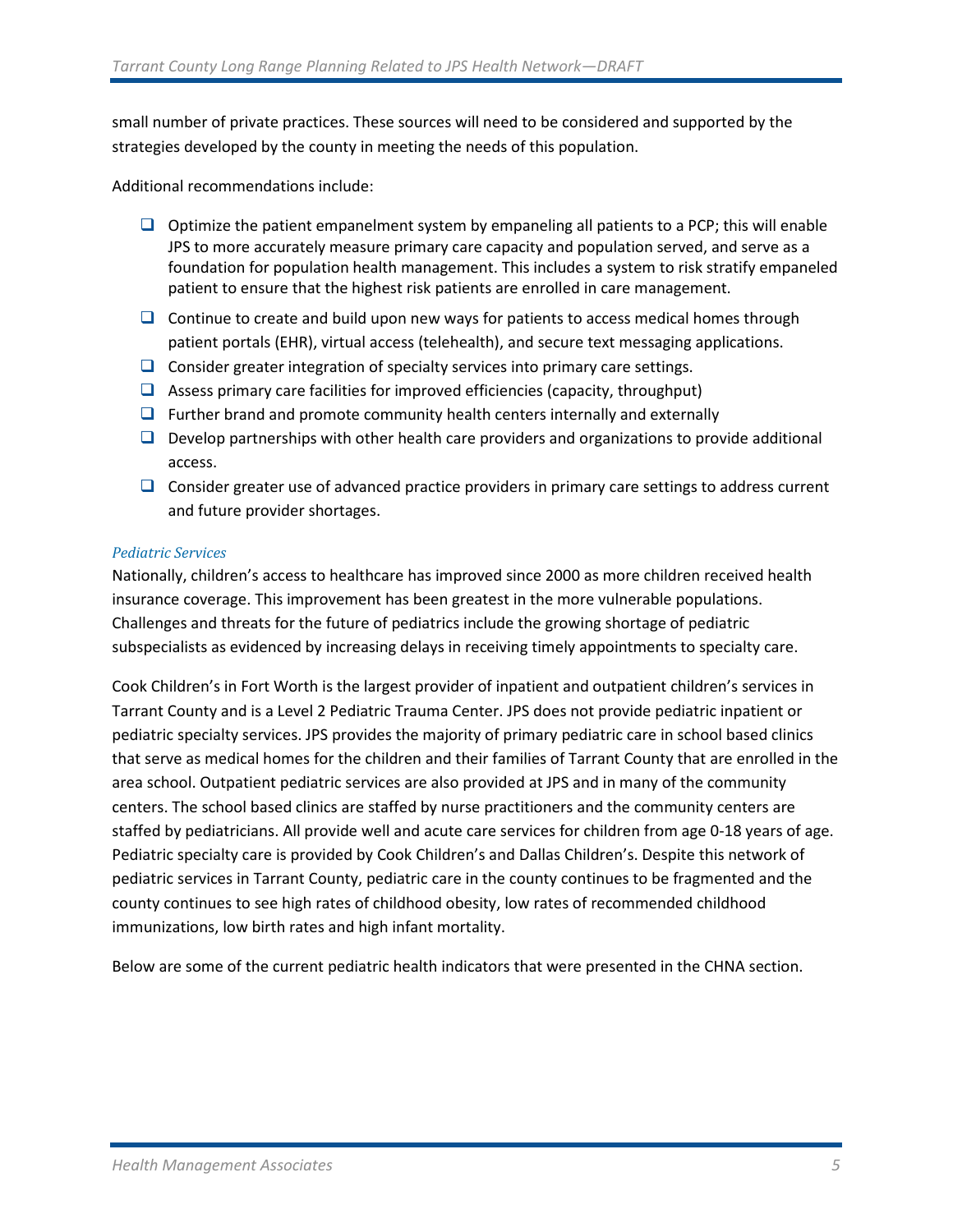#### *Table 49: Pediatric Health Indicators*

| <b>Child Health Indicator</b>                                                                            | <b>Tarrant</b><br><b>County</b> | <b>Texas</b> | <b>National</b><br><b>Benchmark</b> | <b>Severe</b><br><b>Benchmark</b> |
|----------------------------------------------------------------------------------------------------------|---------------------------------|--------------|-------------------------------------|-----------------------------------|
| Percent of children (19-35 months) not receiving<br>recommended immunizations 4-3-1-3-3-1-4 <sup>i</sup> | 37.8%                           | 37.8%        | 30.0%                               | 34.6%                             |
| Percent of children not tested for elevated blood lead<br>levels by 72 months of age <sup>ii</sup>       | 83.9%                           | 82.2%        | 84.1%                               | 89.3%                             |
| Percent of children (10-17 years) who are obeseiii                                                       | 17.8%                           | 19.1%        | 15.0%                               | 18.1%                             |

JPS Pediatric services are monitoring and addressing many of the Tarrant County preventative health concerns through data analysis and evidenced-based practices. There are, however, opportunities for JPS to form greater collaborations with other pediatric healthcare entities in Tarrant County to improve pediatric health status and outcomes of the pediatric populations served in the JPS Network. This collaboration includes sharing and exchange of medical records and information, developing collaborative population health programs to manage obesity and developing integrated care coordination programs that direct children to proper places of care.

Behavioral Health, including pediatric behavioral health services, is a priority concern of the community. Cook Children's behavioral health services provides a range of services for children between the ages of 3 and 12 years. JPS school based clinics have a grant that will add 2 behavioral health workers to help address some of the pediatric behavioral health needs.

Based on the stakeholder interviews, infant mortality, defined as the death of a baby before its first birthday, is a major concern. As reported in the CHNA section, infant mortality rates for Tarrant County were among the highest for the state of Texas. The CHNA also reported higher rates for certain zip codes of Tarrant County and higher rates among African Americans. Nationally the infant mortality rate for African American infants is more than twice that of White infants. Tarrant County reported higher preterm birth rates and late entrance into prenatal care compared to state and national rates. Race, ethnicity, age, location, access to care, education and income all influence pregnancy outcomes. Lower income African Americans of Tarrant County experienced higher rates of infant mortality compared to other Tarrant County populations. The 2015 Tarrant County Fetal Infant Mortality Review<sup>[iv](#page-31-3)</sup> reported maternal unhealthy weight as one of the largest risk factors for infant death in Tarrant County accounting for 67 percent of infant deaths in 2012. Furthermore, only 52% of women started prenatal care in the first trimester and Medicaid was the predominant insurance source.

Tarrant County has a large number of community, faith and business leaders, health care organizations including JPS and government agencies that are committed to lowering the infant mortality rate of Tarrant County. The County has established a Tarrant County Infant Health Network that serves as the Community Action Team and receives recommendations from the Tarrant County Infant Mortality Review Care Team.

Recommendations: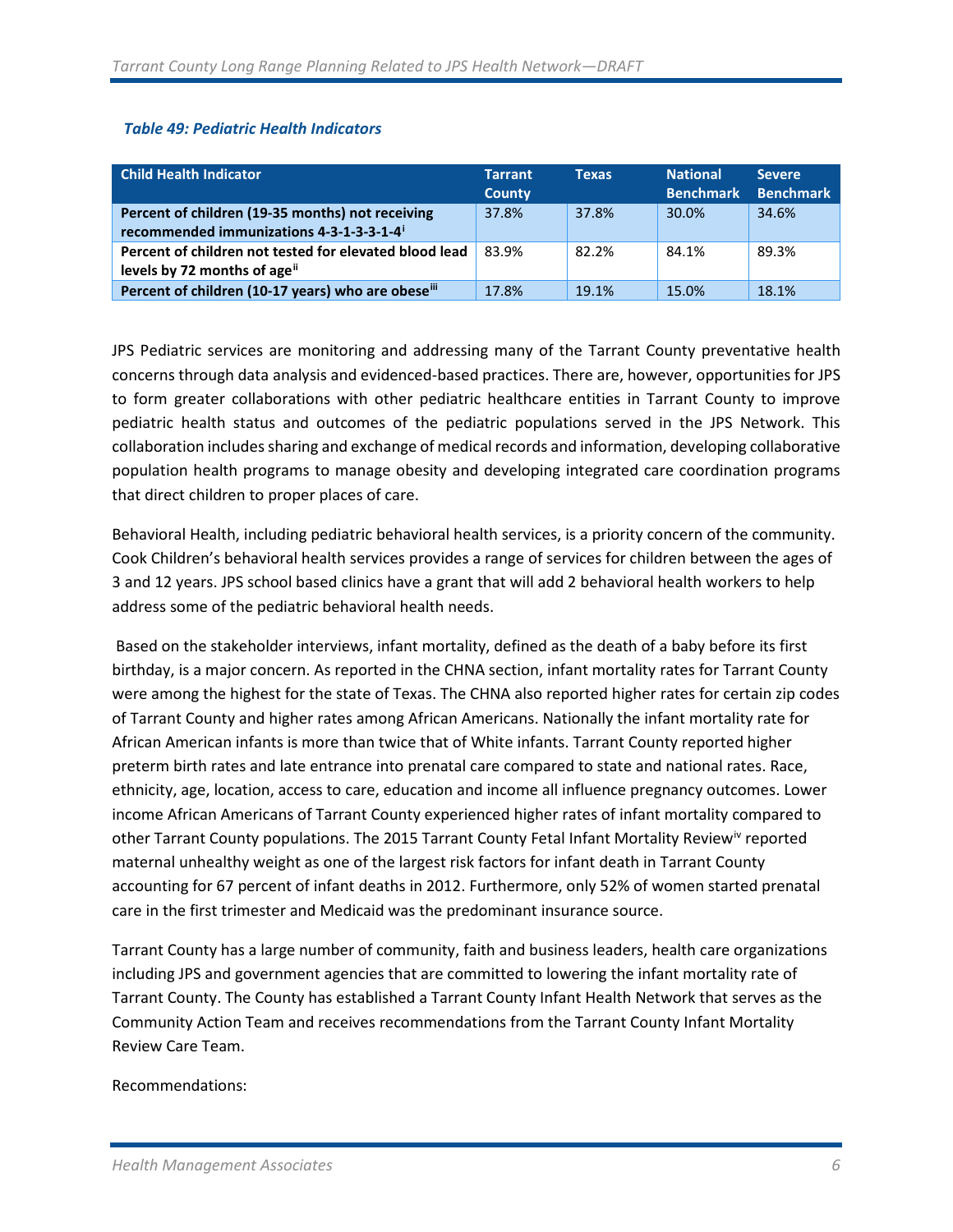- $\Box$  Infant Mortality: The Tarrant County community will need to identify a community or organizational leader that reviews, assesses, monitors and more importantly coordinates efforts and programs to address this high-priority concern.
- $\Box$  JPS should continue to develop and enhance partnerships and programs with Cook Children's in the care of children in Tarrant County to improve health outcomes.
- $\Box$  JPS should continue to enhance partnerships with community organizations to address social disparities that contribute to poor health outcomes.
- $\Box$  JPS would benefit from Improve care coordination and management programs to span across all continuums of care in the county including women's health and school based clinic programs.
- $\Box$  JPS should continue to expand behavioral health services in school based clinics.

For a more in-depth analysis of infant mortality rates for Tarrant County, see Appendix 12: Infant Mortality Rate in Tarrant County.



#### *Population Health Management*

Population Health is defined as "the health outcomes of a group of individuals, including the distribution of such outcomes within the group." Population health management is defined as "the iterative process of strategically and proactively managing clinical and financial opportunities to improve health outcomes and patient engagement, while also reducing costs."

JPS is developing and implementing population health strategies through its DSRIP projects. With empanelment of

patients, JPS is equipped to identify common conditions and populations in need of population focused care. Current population health activities include common clinical core measures and action plans displayed on strategic initiative white boards across community health settings. Diabetic populations are being monitored for hemoglobin A1C, a measure that helps manage the care of diabetics. JPS continues to develop the technology and data analytics capabilities for current and future population health management programs, however, will need to develop more robust health information exchange (HIE) systems that provide information on care outside of the JPS system and allows for improved health management.

To have a greater impact on population health, a closer collaboration with Tarrant County Public Health and other relevant organizations is needed to focus on prevention initiatives and social determinants of health. For example, partnerships to improve food security, food policies and availability of healthy foods can help prevent and manage diabetes and obesity.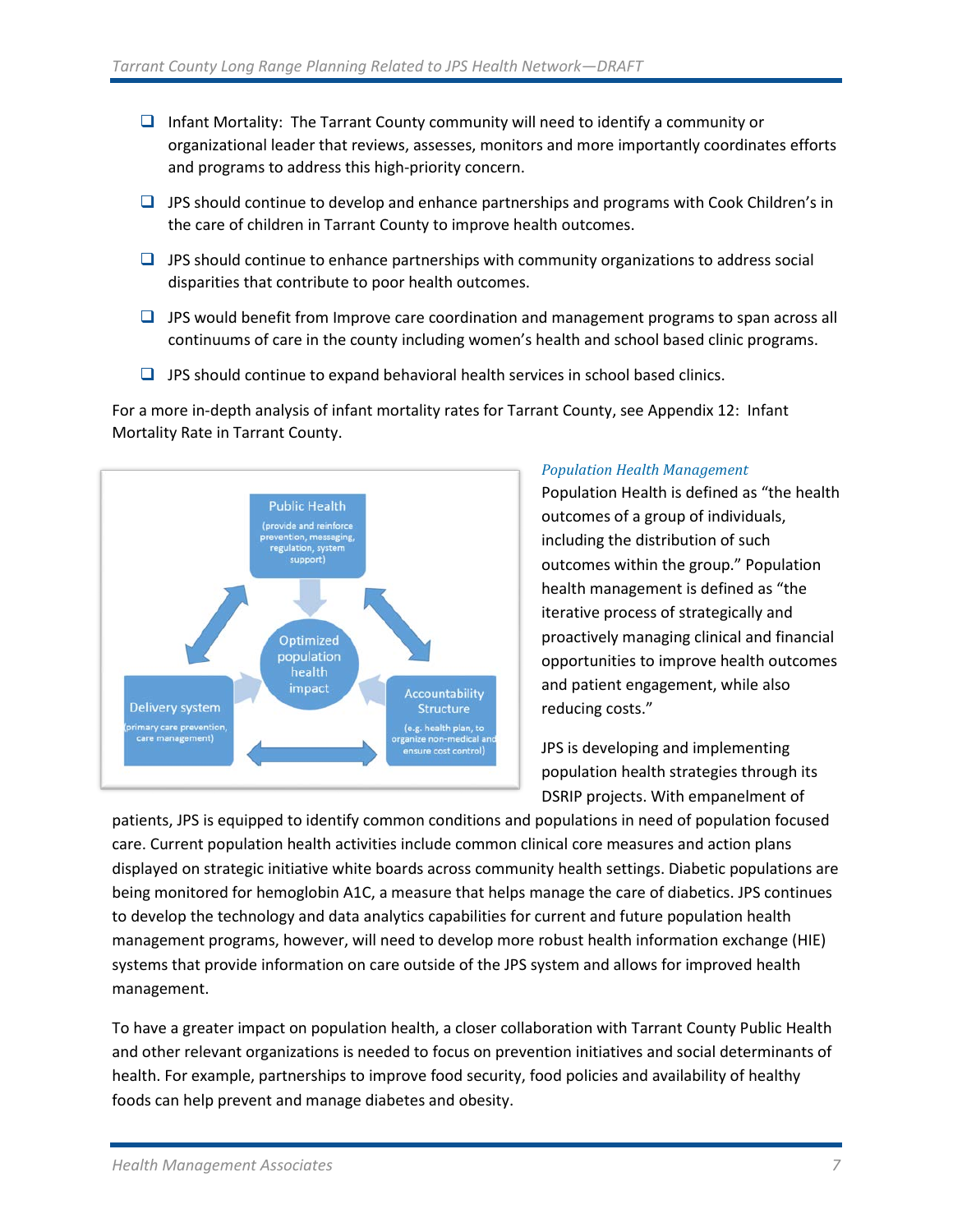#### *Care Management*

As inpatient service utilization is declining nationwide, JPS will need to continue to move from hospitalcentric care to outpatient and community-centric care. Key to this shift will be a strong care coordination and care management program that allows for early identification of health problems and for the right care to be delivered in the right setting and at the right time. In the coming decades, Tarrant County will see an increasing number of patients with chronic diseases including diabetes, high blood pressure, heart disease and cancer.

JPS is early in the development of a robust care management program that moves away from traditional utilization management hospital function programs to a programs that are tailored to managing a patients care and/or disease. JPS' Care Management Plan, dated October 3, 2016 outlines a robust care management plan for both inpatient and outpatient programs, as well as transitions of care between the two programs. Full implementation of the plan is estimated to be complete in late 2017. In primary care, the model for care coordination is to include a triad of a RN Care Manager, LCSW and an unlicensed care coordinator in every community health center. This will be critical to implement as the sites prepare for the PCMH recertification under new NCQA requirements that include care management components.

While JPS is building and strengthening an integrated care management program across the JPS Health Network, JPS at this time has very few linkages with other hospital systems as it related to care management and care coordination programs. An integrated care management program across the county is extremely important in managing the care of patients who receive care in multiple health care settings across the county. Virtual integration of disparate health systems has the potential not only to improve health outcomes for patients receiving health care in multiple health systems, but saves costs by reducing duplications of care (testing, procedures). The current JPS' Care Management plan should expand to include county wide integrated care management programs.

#### *Information Technology and Data Use*

The delivery of medical care is continuing to become more and more dependent on information technology and the effective use of data. Information technology, from the foundation of the electronic medical record (EMR) to basic phone routing technology, can frustrate and hobble an organization or enable and facilitate excellence. New uses of data such as individual predictive analytics and sophisticated customer relation management are important keys to success in a new and changing payment environment.

EMR. JPS uses Epic which is a best-in-class industry standard. Not every installation of Epic leads to effective documentation and billing. Epic has to be configured and used in a manner that supports best practices. Epic use does not necessarily equal best use of EMRs, but clearly this EMR choice allows for best practices. JPS seems to be doing well in the use of Epic and will be able to take advantage of advances made by this leading EMR. This includes portal technology which JPS has in use (Epic's MyChart). Another advantage to Epic use in Tarrant County is the fact that there is a concentration of hospital system users, allowing for the use of Epic's Care Everywhere which facilitates data sharing at the point of care.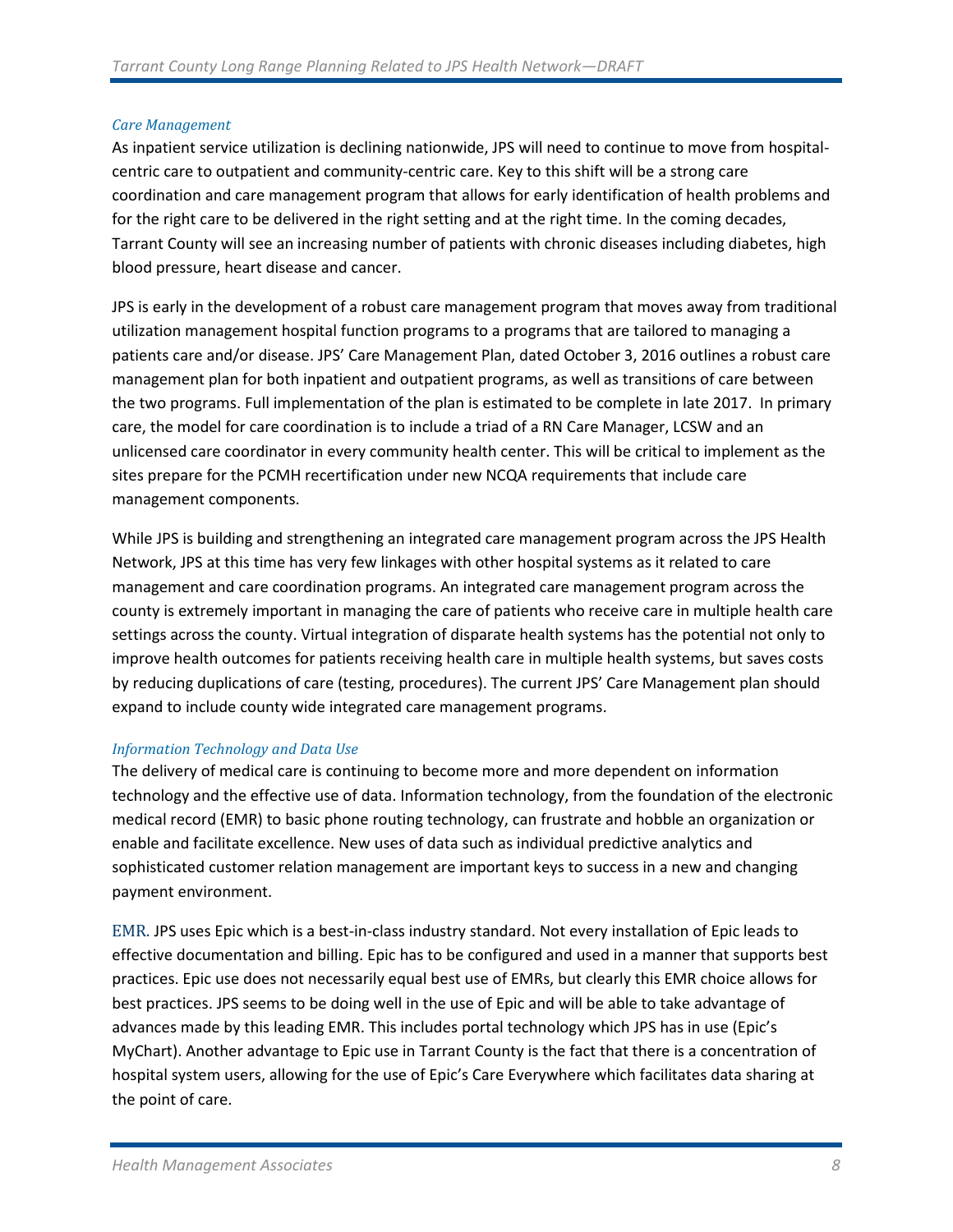Mobile Health. Mobile health (or mHealth) is a broad term, sometimes used to mean health interactions occurring through the use of mobile devices (phones, pads, other connected devices). JPS does not have mobile health applications in use, though patients can use mobile devices to access appointments. JPS does provide patient portal/web-access to MyChart and a pharmacy application for requesting and fulfilling medication refills. Although this an important area to be aware of, there would be significant opportunity costs to focusing on this. Fortunately, innovative companies are very focused on mHealth (mobile health) and these will be fully available for use at JPS when particular applications align with initiatives. Innovations in digital behavioral health may be of particular importance in increasing the impact of limited human resources and physical facilities that cannot fulfill the entire need. Some companies deliver person-specific educational and support content to help patients manage symptoms and use their strengths more effectively. Others allow patient-health system interactions as well as monitoring of larger populations than otherwise would be able to be handled by a care manager. Careful vetting of solutions is critical in this fast-evolving IT realm, particularly with complicated and quickly shifting reimbursement and liability issues.

Telemedicine technology. Telemedicine is a broad term sometimes used to mean the same things meant by mHealth. More specifically though, telemedicine can be defined as the delivery of healthcare services remotely through use of technology. These could be visits with a physician while the patient is at a distant site, even home. This has particular utility in rural environments. Such tele-visits, however, tend not to increase capacity but rather provide access for those who would otherwise be unable to travel. JPS will probably find the investment in econsults more fruitful. Econsults increase capacity for meeting the specialty needs of populations because the interaction is peer to peer, making it more time efficient as well as transferring knowledge and skills more efficiently to primary care providers, making future consultations less likely to be needed. JPS is building experience with peer-to-peer telemedicine interactions within the Delivery System Reform Incentive Program (DSRIP).

Data aggregation tools. Creating a data warehouse and data marts for various users has become a necessary infrastructure for health systems that are seeking to go beyond the basic transactional care of bed-days and DRG billing. The EMR is designed to compliantly document care, facilitate the care of individual patients, and bill for care events. Many sources of data outside of the EMR need to be married to the clinical data in order to efficiently deliver care, incorporate global payments, and to succeed in covering populations (through contract or through public responsibility). Data to be aggregated for various purposes include human resources (time, productivity, performance, patient feedback, wellness, etc.), customer relations (managing contacts with patients and members), cost accounting, and utilization events external to hospital (e.g. re-admissions at other hospitals). Today data aggregation can occur as a cloud based service external to the hospital, allowing for less investment to translate to earlier wins. But the IT infrastructure (the data warehouse) is only part of the equation of data aggregation. Also needed is human capital in the form of data analysts able to leverage the power of the aggregated data. JPS does not have robust data aggregation capabilities and will need to plan for ongoing investments to build this important capability.

Population Health. The IT tools to succeed in population health are health plan-like customer relation management (CRM) applications, population enrollment capabilities (not just the patients seen, but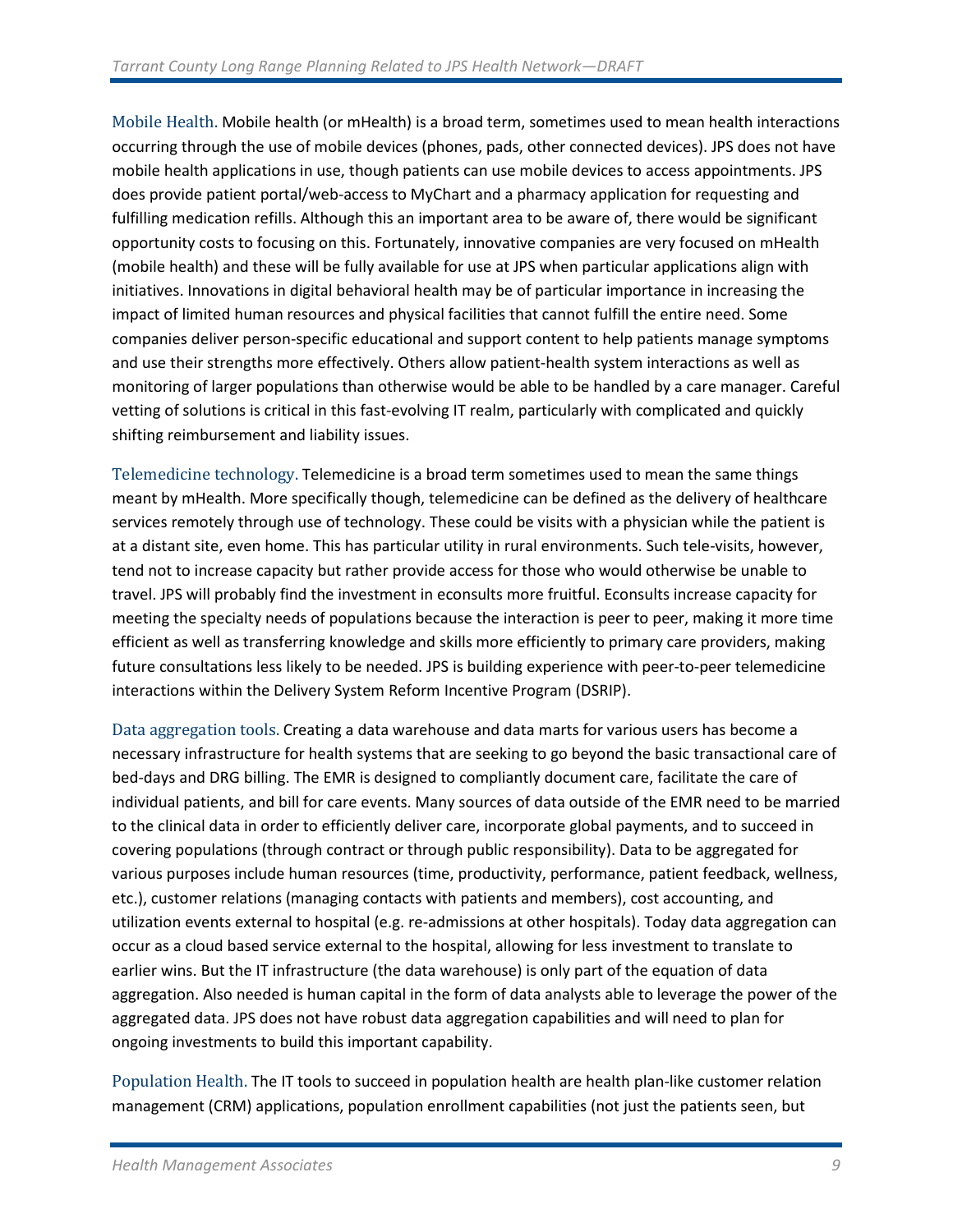ability to manage files from a payer of people who have not yet been seen), health information exchange, data warehousing, and robust data analytic capabilities. Data aggregation discussed above is a key function to create population health capabilities. JPS uses Epic which has modules for a number of the population health functions. JPS already uses Healthy Planet, a patient registry module that allows management of sub-populations such as diabetics and to monitor quality metrics across the population. Crimson (not an Epic module) is used specifically for JPS Connection population management, though Crimson serves as a patient registry and does not provide population enrollment capabilities at a level of a health plan.

Consumer Driven Health Care Technology. In the IT marketplace "Consumer Driven Health Care" has tended to mean price transparency in the setting of high deductibles and cost-sharing. This has little meaning for JPS: JPS is unlikely to need to build or use such technology. However, another way this term is used is as a synonym for patient-centric care and high engagement. This meaning is very relevant to JPS and a successful future. There are specific types of technology that JPS will need to employ to maximize effectiveness. An example is text messaging as a tool for patient communication. Specific companies and software solutions are being created rapidly and existing technologies are adding text messaging capabilities. JPS will need to think about this in terms of a cohesive experience for consumers and solving for high-impact use cases. Uses cases for text messaging include:

- $\Box$  Supporting care paths such as sending patients' text about their upcoming procedure (e.g. "Start clear liquids now"). Companies such as CareWire are doing this.
- **D** Direct patient communication through secure text messaging. Relay is an example among many.
- $\Box$  Automated coaching messages to support patients with specific conditions. Companies such as CareMessage are doing this.
- $\Box$  Appointment reminders are a basic but impactful use case. Above companies can do this along with many others such as West, PatientPrompt, Mutare and many others.

Text messaging can be particularly impactful in populations being served by JPS.

Another emerging area of creating a patient centric care environment through technology is patient decision support and patient values communication tools. PatientWisdom is an example of a solution in this space. Populations that are historically underserved, and the individuals within these populations who are experiencing serious illnesses, are in particular need of support in expressing their goals of care and connecting more deeply with their care team. Technology can assist with this.

These are some of the high impact areas in "consumer-driven health care" for JPS to explore to meet other strategic goals.

#### <span id="page-11-0"></span>**2. Specialty Care Services**

Nationally, there are and will continue to be increasing demands for specialty care as the population grows and ages. Further complicating this will be a short supply of specialists that may not be sufficient to keep pace with future specialty care needs. Much like primary care services, specialty care services will continue to shift from hospital settings to outpatient multispecialty Centers of Excellence. With this shift, new and innovative care delivery models for specialty care will need to be developed including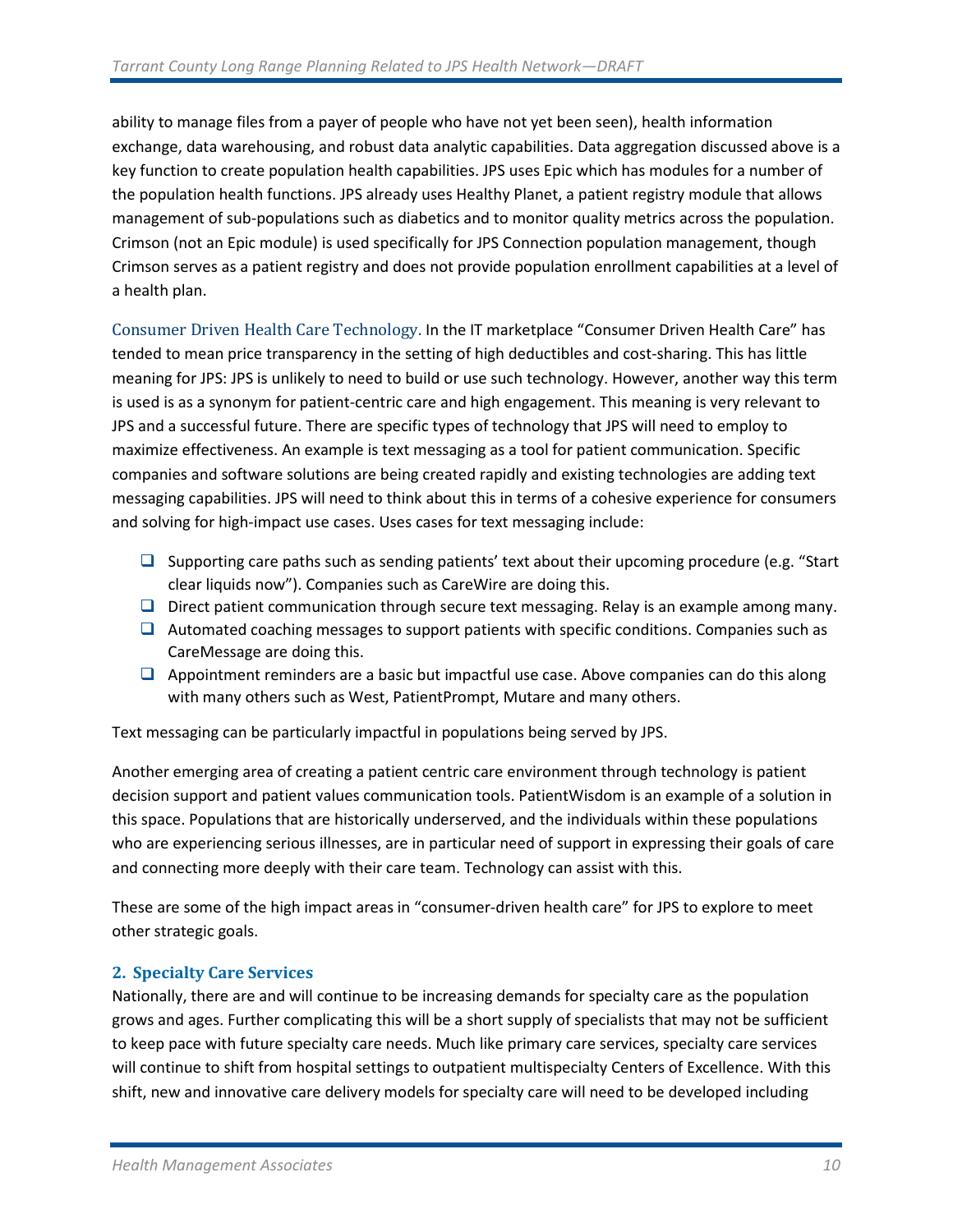"virtual" referral networks that have shared medical records, shared best practices and shared education and research programs. Specialty care is an integral part of preventative care and population health management. For example, Breast Clinic must be available to care for women who receive screening mammograms and are found to have findings that require more advanced and specialized breast care. Specialist and sub-specialists also are often called upon to provide care to hospitalized patients.

The CHNA report shows that there will be considerable growth in the Tarrant County population and with the aging population. Furthermore, Tarrant County ranks high in prevalence of diabetes, hypertension and cancer compared to national rates and chronic disease prevalence will remain health concerns for the county as population ages and grows. As outlined in the primary care section, there currently are unmet needs for specialty care services for the safety net population of Tarrant County and this can be expected to grow as the population grows and number of uninsured continues to expand. Specialty services are minimally provided at FQHCs, free clinics and school based health centers and many of these health care sites rely on JPS to provide the needed specialty care. Transportation to specialty care appointments will remain a challenge for the JPS population. Furthermore, recruitment and retention of specialists will be challenged by the inadequate supply of specialists to meet the increasing demand for their services. JPS will need to continue to pursue partnerships with other Tarrant County healthcare entities to provide additional specialty access especially for those specialties that JPS has found difficult to recruit for.

JPS currently has over 40 specialty clinics in the Fort Worth and Arlington area. Locations are provided in the CHNA section (Map 9). JPS continues to evaluate and develop areas of specialty focus such as cancer and geriatric care. As mentioned earlier, JPS has a well aligned physician group (Acclaim) that tracks quality and health outcomes.

As with primary care services, JPS experiences long delays in access to some of their specialty services as evidenced by long time to next available appointment. Primary care providers report difficulty in receiving timely referrals for their patients, thus resulting in some patients receiving delayed care or patients showing up in the Emergency Room for care. The JPS Community Advisory Group echoed the difficulties in obtaining outpatient specialty care, citing pulmonary, neurology, and behavioral health as the most difficult services to access.

Despite the poor design of some specialty spaces, JPS has worked to optimize efficiencies in the specialty areas. Most notably is how the surgical clinic is designed with the waiting area located in the corridors surrounding a centrally closed-in clinic area making wayfinding, privacy and throughput challenging for the patients that use this service.

Finally, there is opportunity for JPS to improve disease and population management by moving appropriate specialty care services, based on the needs of the community served, into primary care centers. Primary care centers that care for large numbers of patients with diabetes and hypertension would benefit from co-located specialties such as podiatry, diabetes education, eye services, renal and cardiology services to provide more coordinated and integrated care.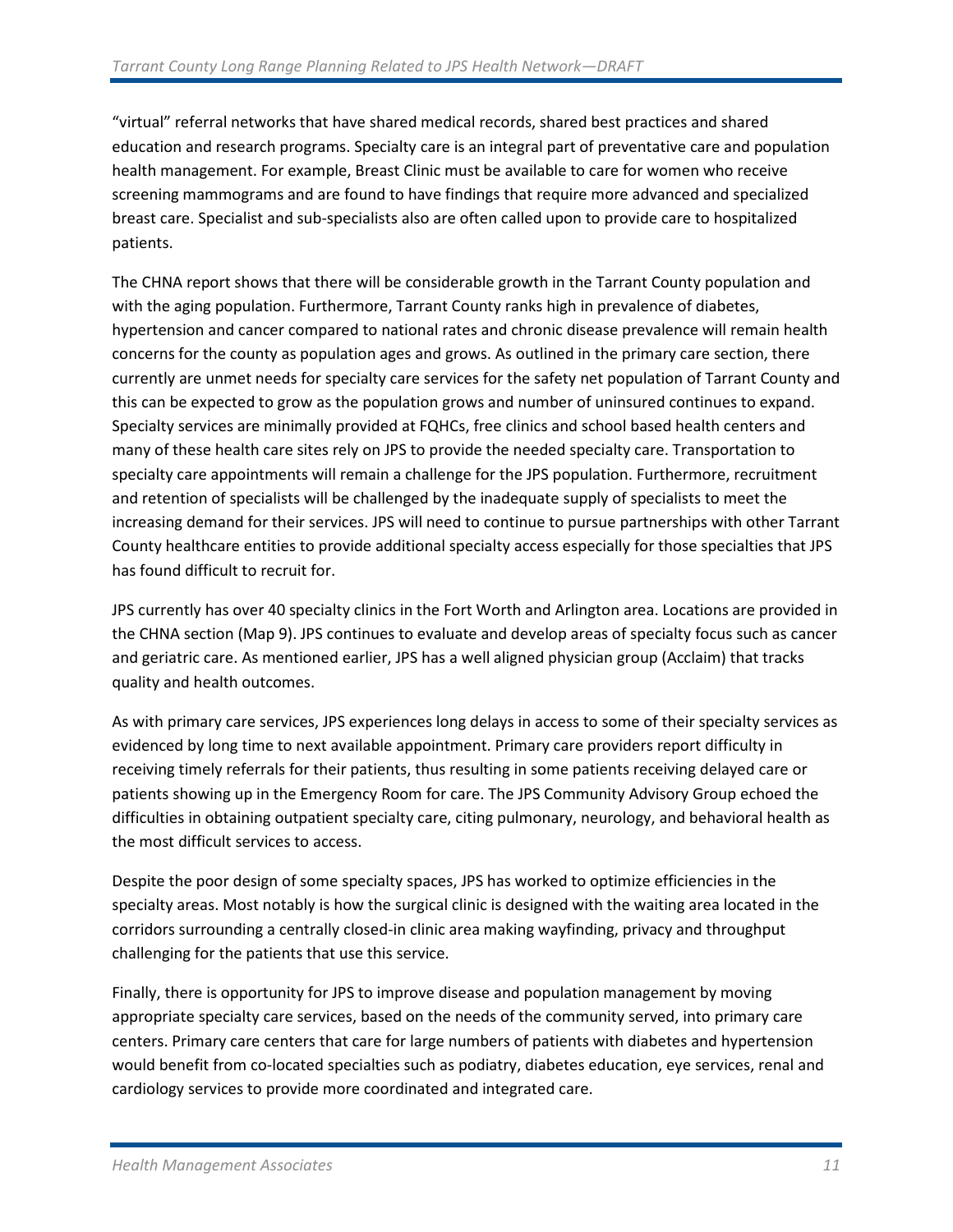#### <span id="page-13-0"></span>**3. Inpatient Services**

Inpatient care is defined as care provided for those patients admitted to a hospital. Nationally, hospital inpatient admissions and necessity for inpatient beds is decreasing while, at the same time, the need for outpatient care is increasing as hospital care shifts from hospital to ambulatory settings. Despite this shift, there will continue to be a need for certain care to be provided in a hospital setting (trauma). A movement to value-based reimbursement and greater use of chronic disease management and care management programs, as discussed in the Primary Care section, are expected to support hospital efficiencies, quality of care, and number of admissions and readmissions.

JPS is Joint Commission Accredited and has an established regulatory program which responds to opportunities for improvement and changes in the hospital regulatory environment. Based on the projected population growth and taking into account the shift of more services to outpatient settings, Tarrant County will not have enough inpatient capacity by 2037. JPS does not have sufficient capacity currently for populations served and will need significant additional capacity just to maintain current population coverage. The 2011 Strategic Facilities Utilization Plan looks to increase the number of inpatient beds by 52. This increase of inpatient beds will not meet the projected future inpatient needs of the county. HMA recommends that consideration should be given to expanding the number of inpatient beds by building out the shell space outlined in the facility plan.

Some JPS inpatient units are housed in an outdated and aging facility that presents inherent quality (patient experience, confidentiality and safety) and operational challenges. Multi-bed rooms in the aging facility contribute to capacity and throughput challenges for patients needing to be admitted, and limit the ability to maximize reimbursement. JPS continues to work within these limitations to improve efficiencies in the inpatient areas.

Additional inpatient care recommendations include:

- $\Box$  JPS will need to continue to assess the type of beds needed and change designation of beds to meet the needs of the JPS population. As care management programs expand and more surgical procedures are moved to ambulatory services, one can anticipate that fewer medical/surgical beds will be needed.
- $\Box$  JPS will benefit by continuing to expand its care coordination and care management programs. This will direct care to right places, right time and at lower costs.
- $\Box$  Where appropriate, JPS will need to continue to assess and look for opportunities to move services from an inpatient setting to an outpatient setting. This will include moving ambulatory surgical procedures currently being performed in the hospital setting to ambulatory surgery centers and looking for more of cancer care being provided in outpatient cancer centers.
- $\Box$  As discussed in the Trauma section, addition strategically located Level I Trauma services may need to be expanded when the population exceeds two million depending on utilization of JPS' existing capacity. JPS will need to partner with the county to determine when and potentially where additional trauma services should be established and help direct and coordinate new trauma services for the county.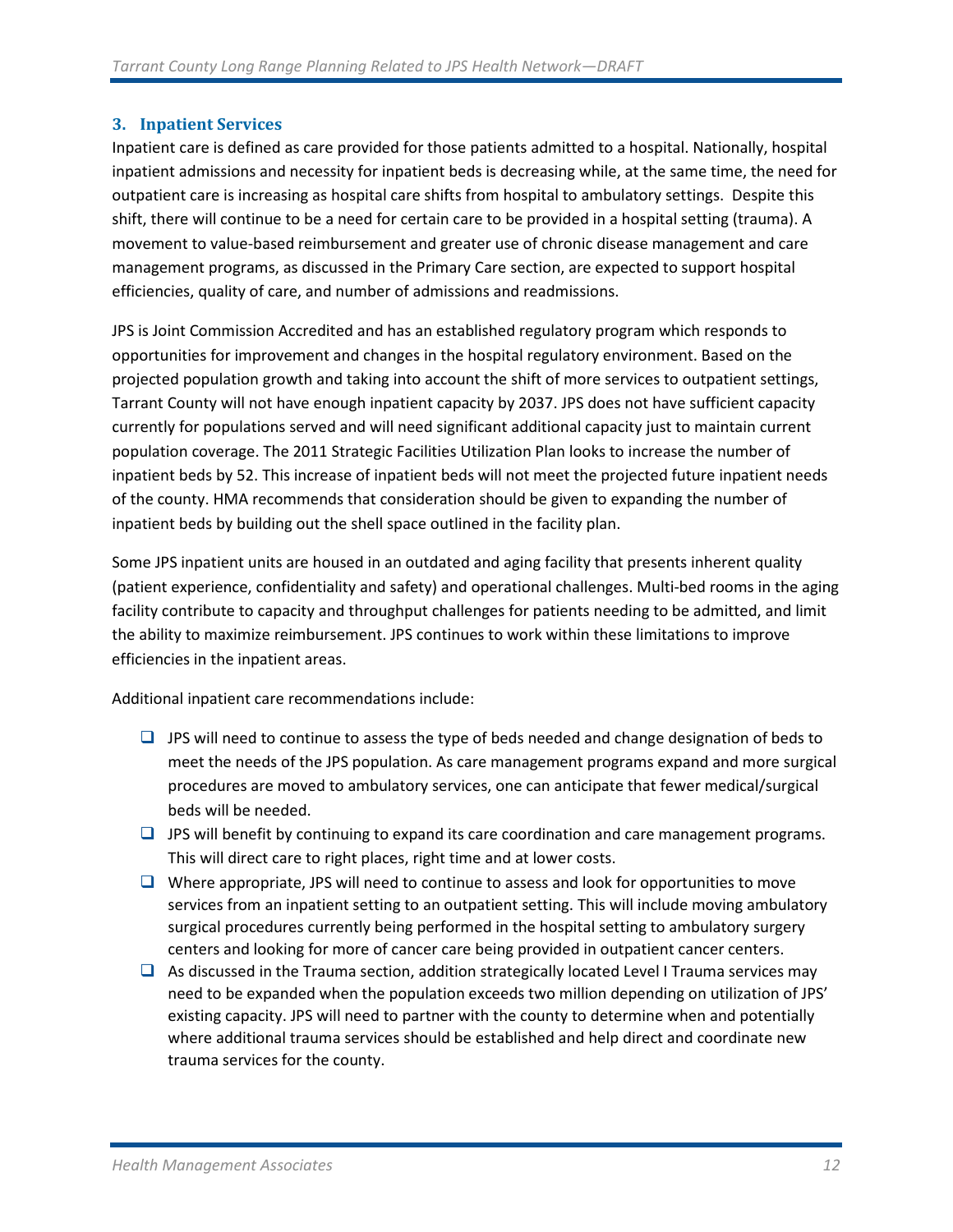#### <span id="page-14-0"></span>**4. Emergency Department Services**

(Behavioral ED services will be discussed in the Behavioral Health section)

The Emergency Department (ED) is often the front door for care for safety net populations, especially for those who have challenges accessing care in the outpatient settings. Future growth in safety-net populations will further tax public and private hospital Emergency Departments. Even as care is being shifted to outpatient settings, EDs continue to experience high volumes. As population demographics age, there is predicted higher ED utilization of this subset of the population.

Tarrant County ED services will continue to experience high use as the Tarrant County population increases and ages. The growing uninsured population will continue to use emergency settings as the front door for healthcare as they find it difficult to navigate other more appropriate places for care.

JPS ED has a highly dedicated and skilled staff that is budgeted to see 122,000 ED visits for fiscal year 2017. JPS is one of the busiest EDs in the county and like other safety-net hospitals, JPS generates a large number of its hospital admissions through the ED. ED throughput is taxed by an insufficient number of readily available inpatient beds. Patients are often held for long periods of time in the ED waiting to be admitted to the inpatient areas. At the time of HMA's visit with ED leadership, 41 patients were waiting to be admitted from the ED with no available beds. Although JPS has a direct admit procedure from the community and specialty clinics, patients often are sent to the ED to wait for an inpatient bed.

The JPS ED also experiences delays in obtaining rapid follow-up appointments from emergency care and patients are often discharged from the ED without a follow-up appointment to an appropriate care setting. Although JPS ED can identify the PCP through EPIC, they are currently unable to appoint patients back to their PCP. This often results in return visits to the ED. Through its care management program, in collaboration with other community resources, JPS is now identifying frequent ED utilizers and addressing access, transportation and housing factors that drive unnecessary and frequent ED use. JPS will need to continue to develop its care management network (inpatient, outpatient, pharmacy, specialty, social services) that help direct patients to appropriate care settings.

The current JPS Emergency Services space has outgrown the volume presenting for service and need for additional ED space will need to be addressed in the Cumming Corporation's Long Range Facilities Planning analysis. JPS has worked to centralize ED triage so patients can be moved upon presentation to appropriate places of care; thus minimizing the movement and transfer of patients from one emergency service to another.

As with many Emergency Departments, operational efficiencies cannot be addressed independently and are affected by both inpatient and outpatient efficiencies. There is opportunity for JPS ED to more closely collaborate with inpatient and outpatient services to develop policies and procedures that address the interdependent operational inefficiencies.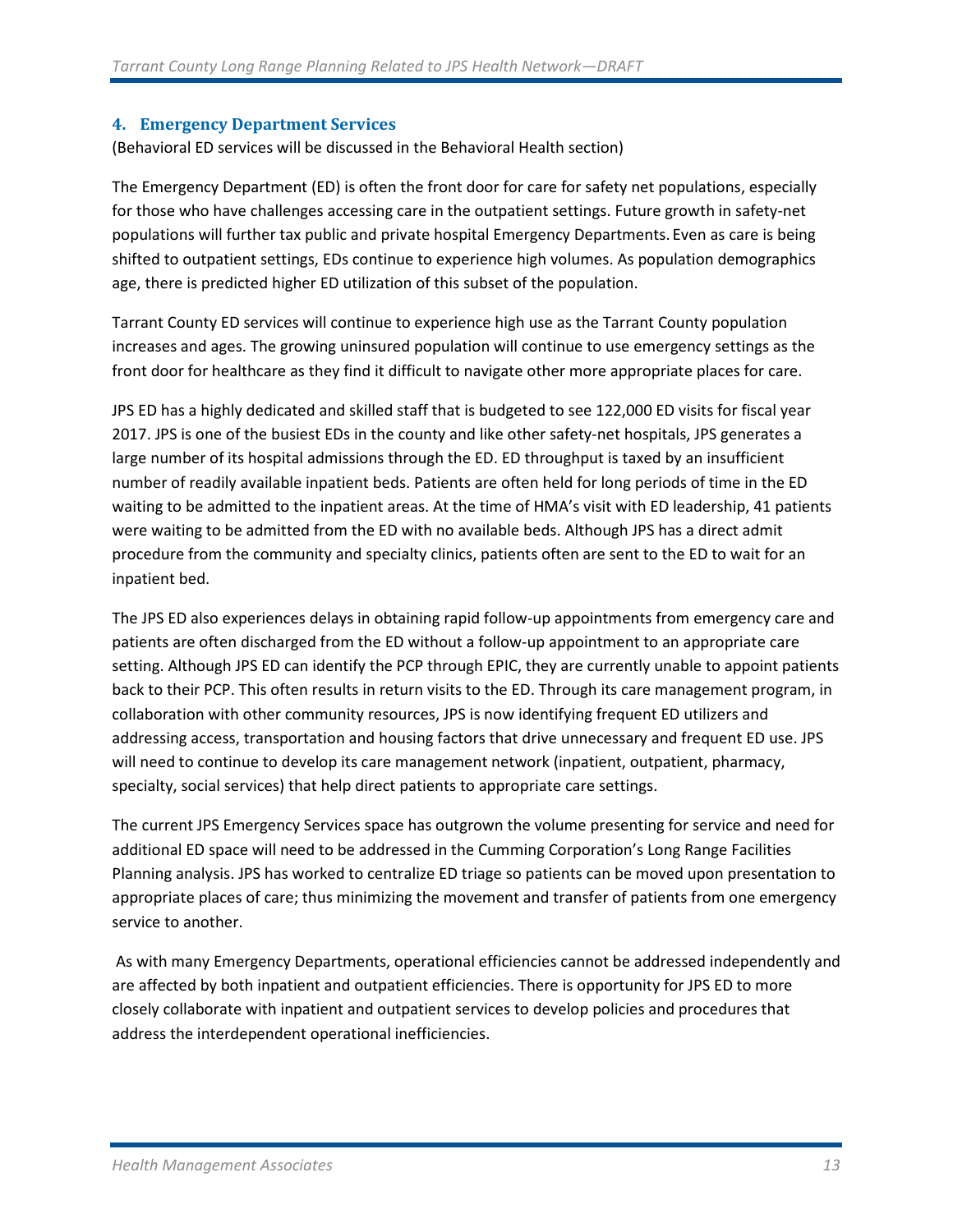#### <span id="page-15-0"></span>**5. Trauma Services**

Nationally, trauma is the number one cause of death for Americans between 1 and 46 years of age and is the number three cause of death overall. Each year trauma accounts for 41 million visits and 2 million hospital visits. Trauma centers are given a facility designation with Level 1 being the most comprehensive and highest level of trauma care. Level 1 Trauma Centers provide trauma education, training and research in trauma injury prevention for physicians, nurses and other health care providers.

The American College of Surgeons estimates that one Level 1 Trauma Center is needed for every 1 million people. Today, Tarrant County population is close to 2 million people. With projected population growth, and depending on utilization of JPS' existing capacity, Tarrant County may need an additional, strategically located Level 1 Trauma Center in the near future. JPS is well positioned to take the lead in helping the county determine future Level 1 Trauma needs for the county.

At the time of this report, the following were designated Trauma Centers in Tarrant County:

| <b>Hospitals in Tarrant County</b>            | <b>Designation</b> |
|-----------------------------------------------|--------------------|
| <b>John Peter Smith Hospital</b>              | Level I            |
| <b>Fort Worth</b>                             |                    |
| <b>Cook Children's Medical Center</b>         | Level II           |
| <b>Fort Worth</b>                             |                    |
| <b>Texas Health Harris Methodist Hospital</b> | Level II           |
| <b>Fort Worth</b>                             |                    |
| <b>Baylor All Saints Medical Center</b>       | Level III          |
| <b>Fort Worth</b>                             |                    |
| <b>Texas Health Harris Methodist</b>          | Level III          |
| <b>Hurst-Euless-Bedford</b>                   |                    |
|                                               |                    |

#### *Table 50: Trauma Centers in Tarrant County*

*Source: Department of State Health Services.* 

As the only Level 1 Trauma hospital in Tarrant County, it is viewed by the county as a premier trauma center. JPS has dedicated and strong leadership over Trauma services and has established relationships with other Tarrant County trauma services. Most notably, JPS has been recognized by the American College of Surgeons for its first-of-a-kind geriatric trauma program in Tarrant County.

The opportunities for JPS Trauma services include (1) additional training and education programs to prepare future providers in trauma care, (2) coordination and integration of trauma services with other hospital services (3) partnerships with other Tarrant County entities to provide post hospital care programs and services including long-term care, skilled nursing facilities and rehabilitation services and (4) partnerships with community and public health programs to enhance community health through injury prevention education.

#### <span id="page-15-1"></span>**6. Behavioral Health Services**

One in fi[v](#page-31-4)e US citizens has a diagnosable mental disorder<sup>y</sup> with only 40% receiving *any* treatment for their condition. Of those who do receive care, only a quarter sees a beha[vi](#page-31-5)oral health specialist, vi leaving the rest to be treated in physical health settings by primary and specialty medical care clinicians,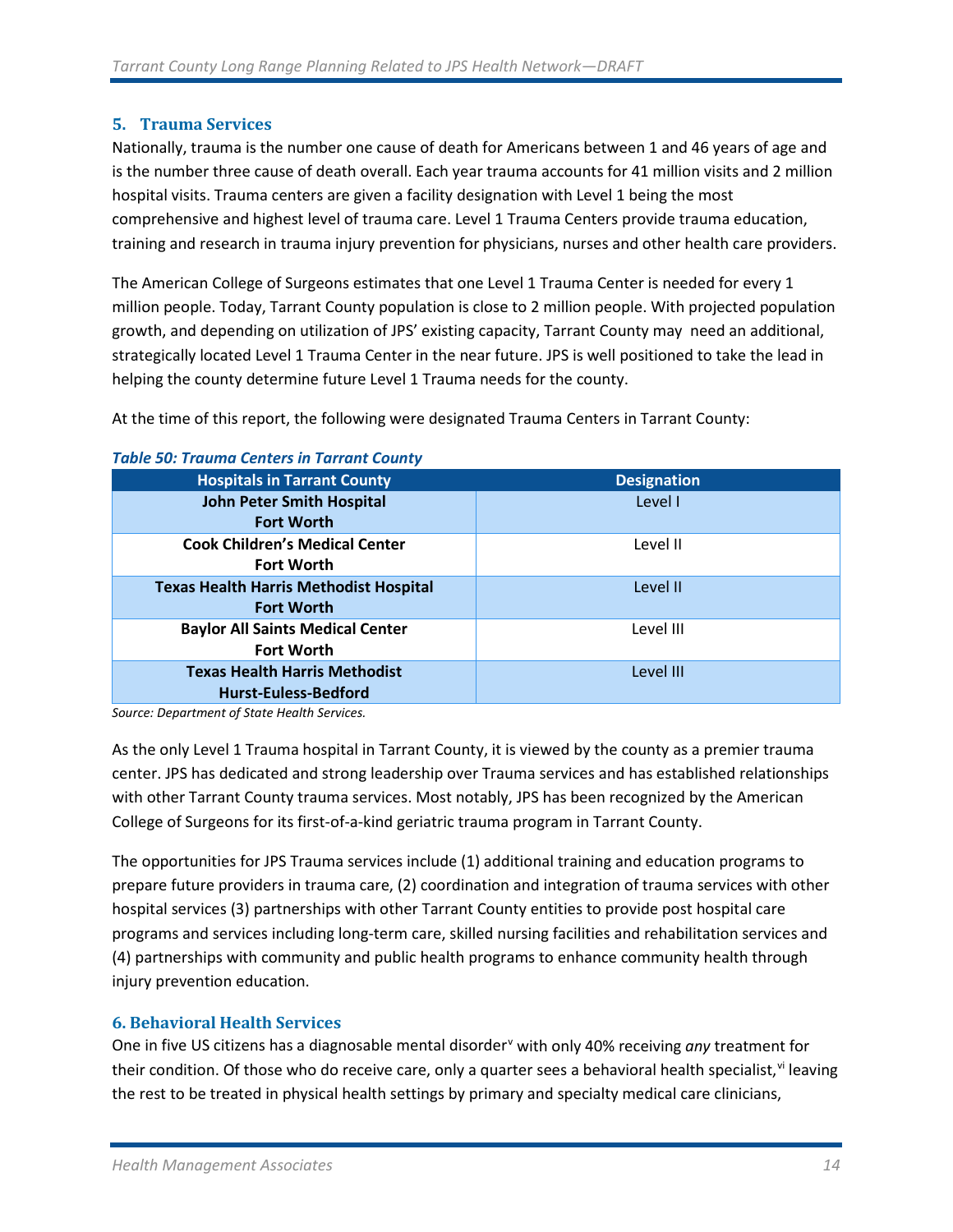alternative medicine settings, or social service agencies. In the primary and specialty medical outpatient setting, patients with behavioral disorders are often not recognized or engaged in effectively delivered treatment, resulting in a mere 13% of patients receiving minimally effective treatment.<sup>[vii](#page-32-0)</sup> The impact of untreated mental illness on total healthcare costs is significant, increasing health care costs two to three times with most of the excess cost related to "facility-based care" (i.e., emergency room and inpatient treatment), and unrecognized, behavioral health conditions can lead to decreased adherence to recommended medical/surgical treatments and lack of follow-up for care.<sup>[viii](#page-32-1)</sup>

In Texas, the need to expand access to behavioral health care is also pressing. The Hogg Foundation has documented that many more adults and children need mental health services than are currently served in the public mental health system.<sup>[ix](#page-32-2)</sup> The demand for services is simply over pacing the capacity of the specialty behavioral health system. The increase in demand is related to general population growth one of the highest in the country at the rate of 9.2%—as well as service gaps and challenges in meeting full capacity.<sup>[x](#page-32-3)</sup> According to the Hogg Foundation analysis, as many as 27.6% of the 240,088 adults in Texas with serious mental illness who meet criteria for 200% of the Federal Poverty Level (FPL) (66,273 adults) did not receive services in community mental health centers.<sup>[xi](#page-32-4)</sup> Even worse, 62.5% of children with serious emotional disturbances (SED) living below 200% of the FPL (78,763 young people) did not receive these critical services.<sup>[xii](#page-32-5)</sup> This is despite the fact that the average number of people (adults and children) served in the community behavioral health system increased from 2013 to 2015.

With high poverty and uninsured population rates also comes a significant need for behavioral health services. Tarrant County has 12.8% of adults who self-report major episodes of depression, which is more than twice the national benchmark and significantly higher than the severe benchmark of 7.3%. While the percentage indicators for suicide and substance use disorders fall below the national benchmarks, the hundreds of thousands of individuals suffering from these disorders call for much needed services in the county.

Recognizing the high demand for behavioral health services, JPS has made significant investments, including service expansion and quality improvements through the Delivery System Reform Incentive Payment (DSRIP) program and other funding sources. These dedicated efforts and increased resources have positively impacted the mental health care provided within JPS and across Tarrant County evidenced by the fact that most performance metrics reported exceed national benchmarks. [xiii](#page-32-6), [xiv](#page-32-7) JPS has prioritized programming that has helped reduce readmission rates by focusing on high need patients, as well as supported improvements in the behavioral health delivery system within the county.

The JPS Psychiatric Emergency Center (PEC) is a significant community asset. Many communities across the country are just beginning to build psychiatric emergency departments or provide dedicated psychiatric beds in emergency departments, offer 23-hour observation units or crisis stabilization units, and community triage centers. The fact that JPS has a long standing, dedicated PEC and started staffing it with psychiatric providers 24 hours per day over ten years ago speaks to the recognition that people experiencing behavioral health crises require targeted assessment and a variety of solutions, which often do not include an inpatient stay.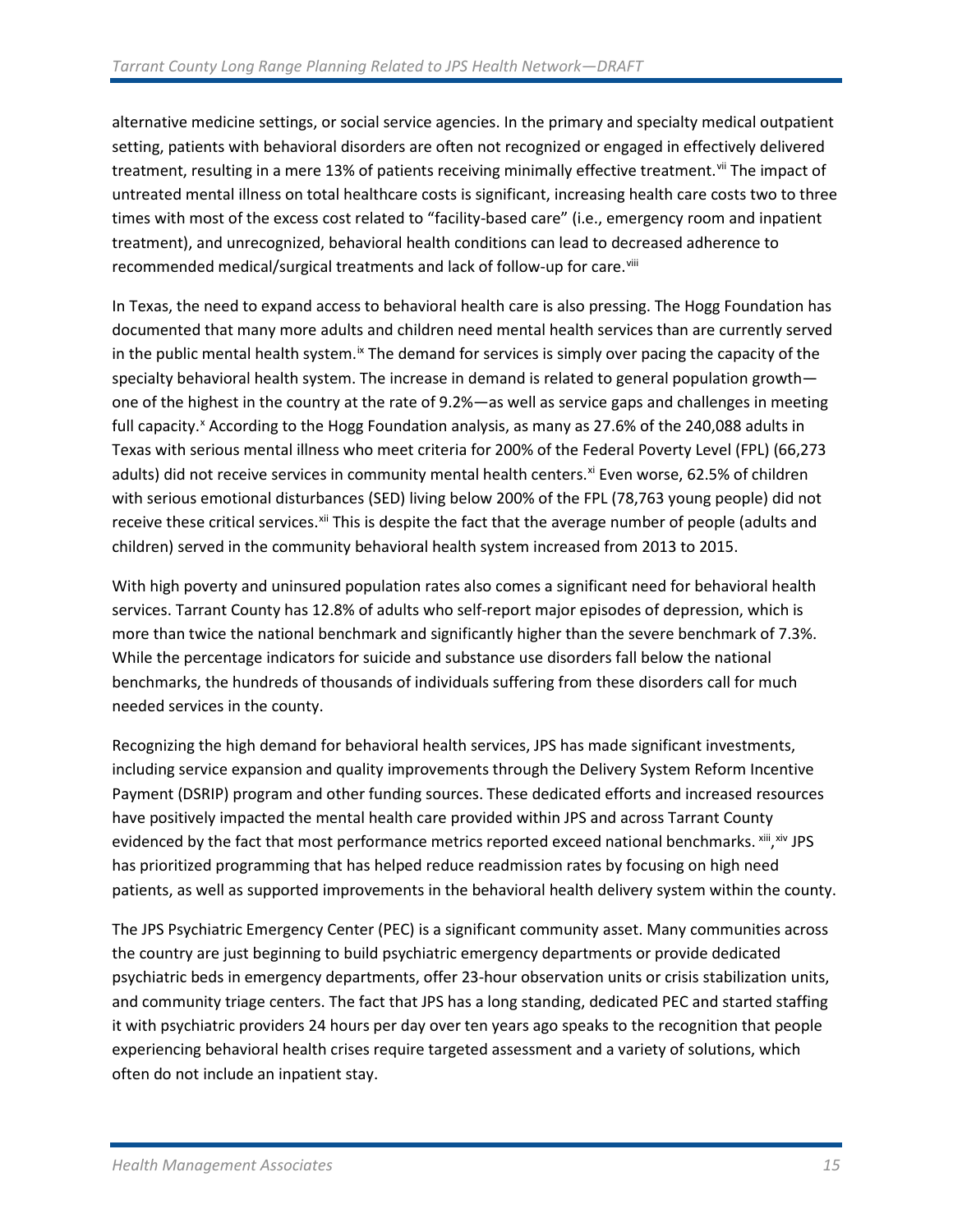JPS is viewed by stakeholders as the "go-to" Tarrant County provider for people with the most complex behavioral health needs. There are specific areas where improvements at JPS are needed to ensure a robust and quality system of care. The aging JPS inpatient units (Trinity Springs) and PEC physical spaces impose significant challenges for patients and staff alike. The PEC can become crowded, and the limited space and room configuration hampers JPS' ability to fully maximize inpatient admission diversion. On the inpatient units, all rooms are double occupancy. As a result, there are times not all beds can be used, as some patients require private space for clinical reasons such as physical agitation or sexually inappropriate behavior.

Further, the Trinity Springs units are small and the physical layout is cramped. In addition, the units have cinderblock walls, limited natural light, and can have heating and cooling challenges. While there is outdoor space available, there is very limited indoor recreation space for patients. Psychiatric patients are best served when there is ample space for groups of people to meet, people have room to find quiet locations within the shared or common areas where noise and other stimulation can be more tolerable, and room to pace or walk is available. Without this physical environment people experiencing psychiatric crises can become easily overwhelmed and psychiatric symptoms exacerbated.

In addition, the location(s) of both Trinity Springs inpatient facilities and the PEC in relationship to the emergency department (ED) and medical staff are less than desirable. The PEC is on 10th floor of the main hospital, some distance from the ED and easy drop off for families or patients. If medical clearance is required, transfer to the main ED requires transportation and navigation of elevators. If admitted to a JPS inpatient psychiatric bed, staff must transport patients through a long corridor ("tunnel"), in between buildings and across parking lots. The "tunnel" is dark and has several doors along the way that pose elopement risks. If a medical emergency takes place at the Trinity Springs pavilion staff report the quickest they have been able to transport a patient through the tunnel for medical care is eight minutes.

Walking through the JPS facilities, care of the physical space, both maintenance upkeep and building improvements that are reasonably feasible have been priorities. Spaces have been updated to ensure that they are safe and attractive within the confines of the facilities. Staff have done what is possible in terms of minimizing risks. Despite these efforts the limitations that the aging facilities and physical layout present remain significant clinical impediments and safety issues.

In addition, JPS has limited capacity and programming in areas that will be critical to expand within Tarrant County in the future in order to meet behavioral health demands including:

- $\Box$  Services for children and adolescents
- $\Box$  Targeted services for the geriatric and aging populations
- $\Box$  Inpatient beds and longer-term beds
- $\Box$  Integration of behavioral health supports into community-based, ambulatory primary care settings
- $\Box$  Urgent behavioral health care/ED diversion for behavioral health-related issues outside of Fort Worth and the main JPS campus
- $\Box$  A substance abuse strategy and services—currently there are no SUD-treatment services provided at JPS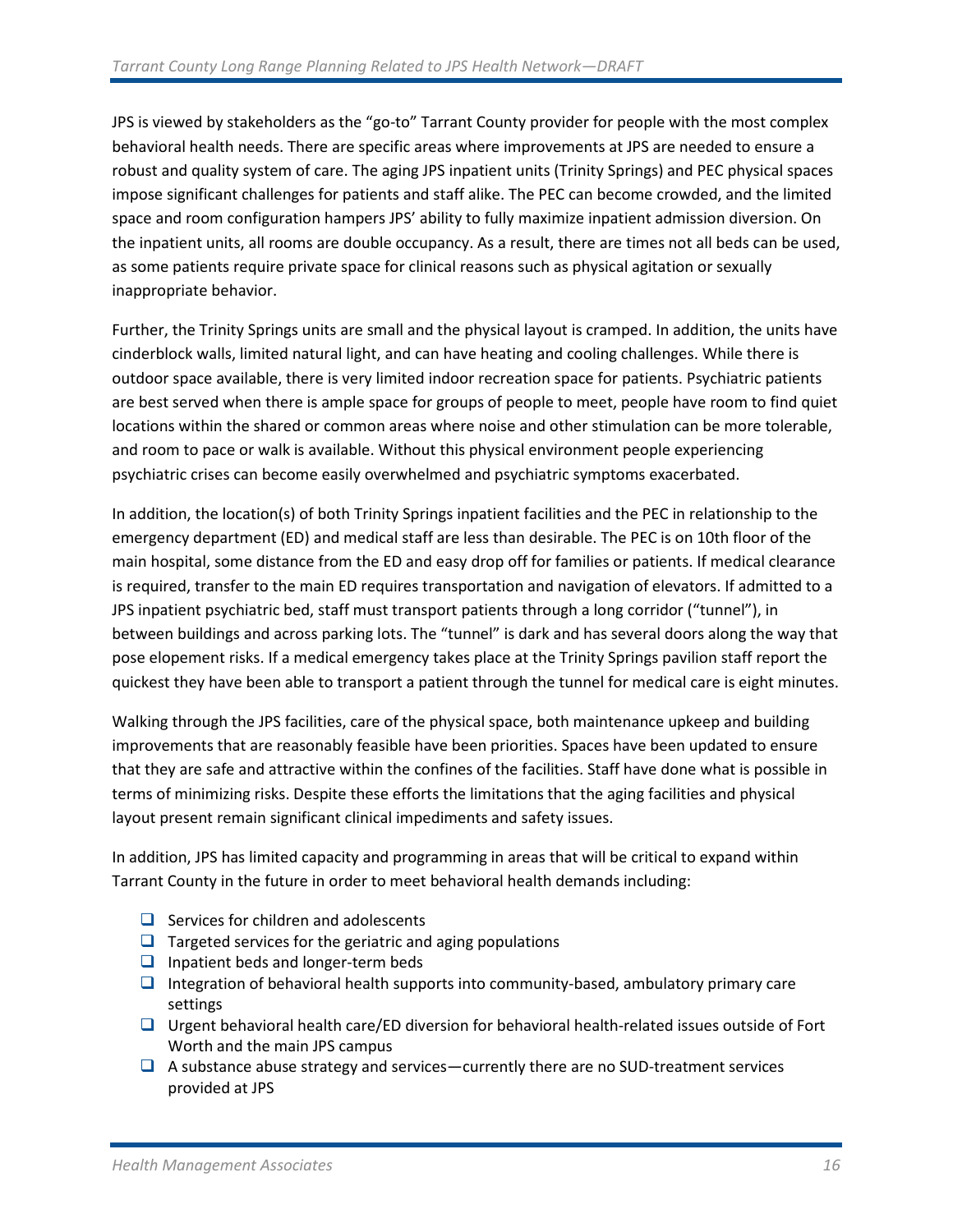$\Box$  A behavioral health population health strategy and behavioral health care management programming and infrastructure

To meet the current and growing behavioral health needs in Tarrant County it is critical that a **countywide behavioral health system of care be developed**. It is recommended that JPS convene providers, and lead efforts that will result in a map of the current system of care, clarify eligibility criteria for current services, and ensure mechanisms are in place to help people access available services. Future tasks to be undertaken include identification of system gaps and planning to fill priority areas of need in collaboration with partners, to develop a shared population health strategy, risk stratification methodology, assessment, care plans, and care management resources, and explore mechanisms to share pertinent health information across the system of care. Creation of a Tarrant County Mental Health and Substance Abuse Wellness Campaign, that catalogues current prevention and wellness programming, promotes what is offered, and identifies opportunities to expand services, is needed to help keep people healthy and promote early identification of people struggling with behavioral health issues. Priority partners to include in this effort are private and other psychiatric hospital providers, including Cook Children's, MHMR (Tarrant County's Local Mental Health Authority), other Community Based Organizations (CBOs), social service organizations, and corrections health leadership from JPS and MHMR.

A successful behavioral health system of care helps people stay healthy and manages costs by ensuring access to evidence-based, community-based services, demonstrated to be effective. Access to a continuum of behavioral health services across the system of care promotes ongoing care needed to proactively manage behavioral health issues and are shown to minimize the need for emergency room visits, avoidable inpatient admissions, and involvement with the criminal justice system. Tarrant County will need to **continue to invest in the development of evidence-based outpatient services**. Recommendations include expansion of behavioral health providers integrated into primary care settings to enhance health promotion and intervene when risk factors or concerns are identified such as drinking, occasional depression and anxiety. Brief interventions from a behavioral health provider and psychiatric medication prescribed by the primary care provider with support from a consulting psychiatrist should be available. If this is not sufficient or higher risks are identified, specialty behavioral health services are required. These specialty services can take place within community behavioral health settings and include a variety of evidence-based practices, many already available yet are limited across the county. The goal is to make available the full continuum that can be utilized in a manner that treats an individual with the lowest intervention needed in the most appropriate setting. Recommendations include developing a robust system of care for people with both mental health and substance abuse issues.

No one behavioral health provider can meet current service needs or anticipated future demand for services. JPS must lead and partner with other organizations to develop solutions. However, given demonstrated expertise with the most complex behavioral health patients JPS must embrace a leadership role both as a community-based provider and hospital-based, emergency care provider. Given that 12.8% of Tarrant County's population (or approximately 253,000 people) need psychiatric services for depression and 8-9% (or approximately 178,000 people) experience a drug overdose each year, the total of 1,146 state and private psychiatric beds in the county are insufficient to meet the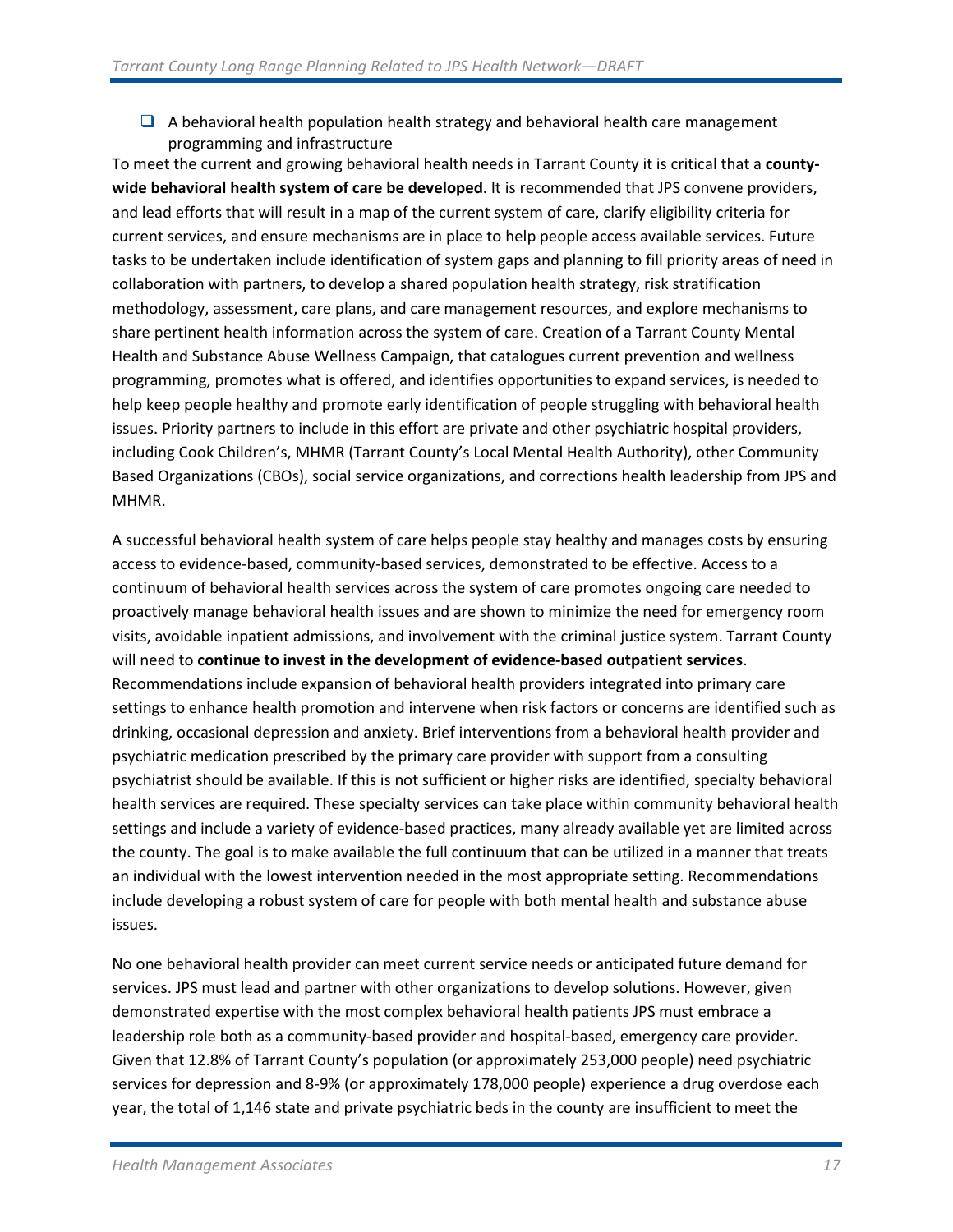need. This issue is further compounded by the high rate of uninsured individuals in Tarrant County (20.33%), many of whom need access to these services. Even with JPS as the predominant public inpatient psychiatric provider for the county, its 148 public beds (which include adult, adolescent and Local Commitment Alternative beds) do little to mitigate the need.

Determining how many inpatient beds a community needs within the private or publicly funded behavioral health system is difficult at best. It is universally agreed across the behavioral health field that the need for inpatient psychiatric beds must be evaluated in the context of the full array of available state and community mental health services. The Treatment Advocacy Center (TAC), considered the experts on this topic, published a white paper in 2008, describing a standard ratio of 50 *public* behavioral health beds for every 100,000 people.<sup>[xv](#page-32-8)</sup>

The recommendation included adult, children and forensic beds but did not provide estimates for each group. In March of 2016, TAC updated its recommendations to 60-80 beds per 100,000 including adult, child and forensic beds.<sup>[xvi](#page-32-9)</sup> Per the American Association of Geriatric Psychiatry and American Academy determine number of inpatient beds needed for children and adolescents<sup>[xvii](#page-32-10)</sup> or geriatric populations<sup>xviii</sup> of Child and Adolescent Psychiatry, experts assert that there is no existing information available to specifically.

In the United States, the average number of beds per 100,000 declined 34% between 1998 and 2013, from 34 to 22 beds per 100,000, while suicide rates increased between 1999 and 2014 by 24%. $\frac{1}{x}$  In 2016, the ratio of State facility beds to United States residents was a mere 11.7 beds per 100,000 people across the country.<sup>[xx](#page-32-12)</sup>

In Texas, the Joint Commission on Access and Forensic Services' 2016 Legislative Report Forensic Plan reported an existing 2,463 public psychiatric beds across the state, equating to 10.5 beds per 100,000 Texans, as well as an estimated need to add 1,800 beds over the next eight years—1,400 immediately and 50 more each year to keep up with population growth.<sup>[xxi](#page-32-13)</sup> According to Cannon Design's 2015 report, the estimated total need for privately and publicly funded inpatient beds in Texas was 5,425 beds in 2014, a number that will increase to 6,032 by 2024, a growth of 607 beds in the next 10 years. XXII

Today Tarrant County has 524 private and public psychiatric beds, 25 beds per 100,000 people in the countyxxiii. JPS inpatient beds represent approximately [24%](#page-32-15) of the total dedicated psychiatric beds (does not include the med/psych beds) in Tarrant County:

- $\Box$  132 total psychiatric beds
	- o 116 acute adult beds
	- o 16 adolescent beds
- $\Box$  15 med/psych beds

Due to lack of capacity, in fiscal year 2015 JPS transferred 3,100 patients to other hospitals for inpatient admission (JPS 2015 Transfer Volumes) and paid \$3.1M dollars to private hospitals for these patients who had no resources. This is a higher cost than if JPS cared for these patients.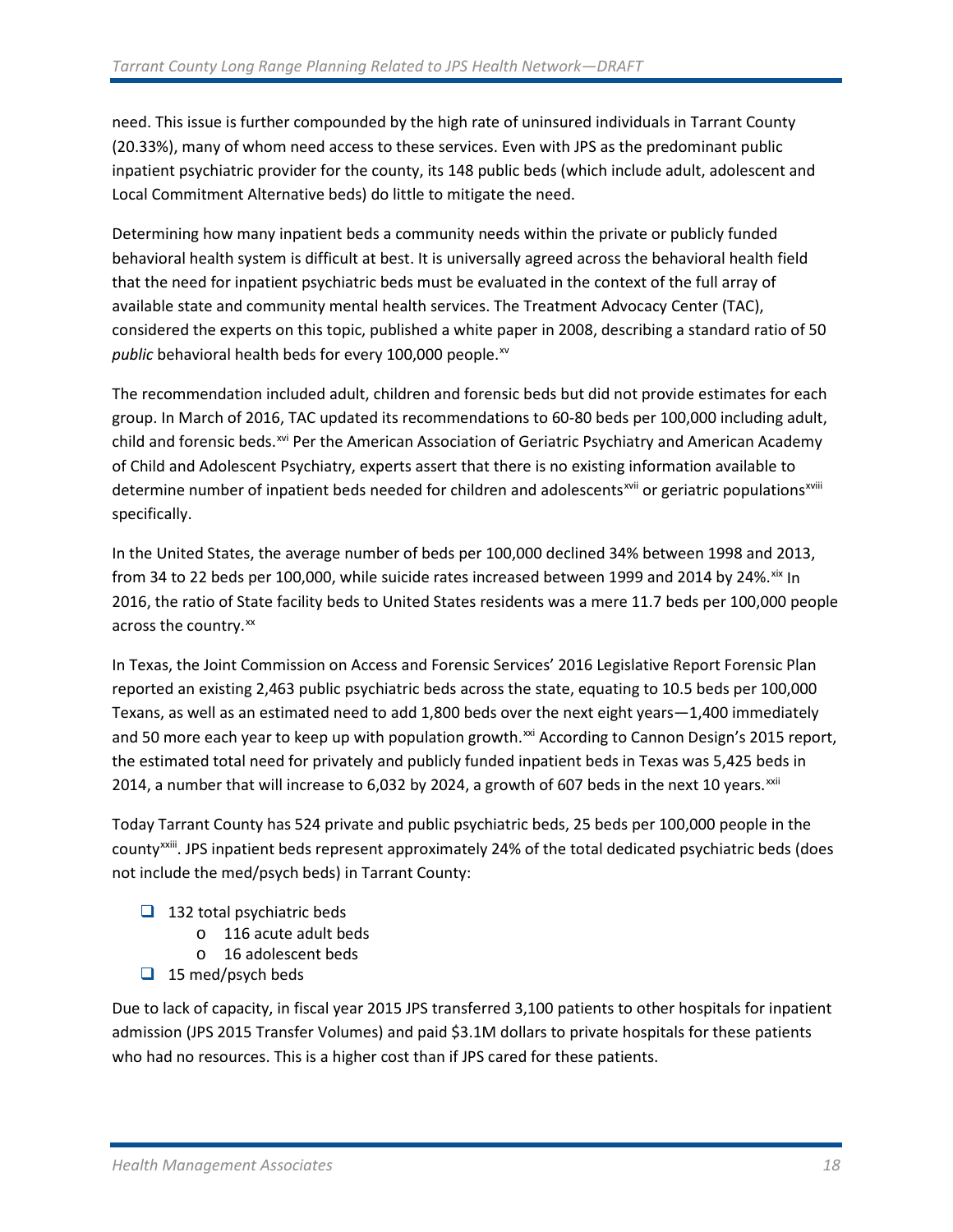The following assumptions were used for estimating **future psychiatric bed needs**. Building a significant number of new beds will require a phased in approach and may not be practical. Planning will require a strategy that includes building out the community-based system of care to minimize hospital-based services.

- 1. Over time with the development and investment of community-based services, diversion programming and enriched evidence based services, Tarrant County will be able to effectively manage inpatient psychiatric admissions with lower bed numbers. Therefore, estimates used half of the public bed estimate from the current literature, equating to 35 public beds/100,000 people.
- 2. Given JPS' positive performance with the most complex patients, 50% of public bed need should be located within the JPS facility.
- 3. Given lack of available beds within the state psychiatric facilities and similar growth needs, estimates do not include these beds. If new state beds become available or JPS is able to refer more patients to these facilities bed recommendations should be revised.
- 4. JPS will continue to contract with private facilities and identify opportunities to support improved outcomes for complex patients at these facilities, as well as direct lower need patients to private facilities. JPS should consider incorporating pay for performance contracting with private facilities to incentivize improved performance.
- 5. If any one of the above assumptions is not correct, revised estimates will be required.

| Year | <b>Recommended</b><br><b>Tarrant County</b><br><b>Inpatient Psychiatric</b><br><b>Beds</b><br>*35 public beds per<br>100,000 (see previous<br>population estimates) | <b>JPS Recommendations</b><br>(based on 50% County<br>need) | <b>Estimated JPS</b><br><b>Psychiatric Bed Gap</b><br><b>Based on</b><br><b>Recommended 234</b><br>Psychiatric Beds* | <b>Bed Gap Based on</b><br><b>Current Number of</b><br><b>JPS Psychiatric Beds</b><br>at Time of<br><b>Publication: 132</b><br><b>beds</b> |
|------|---------------------------------------------------------------------------------------------------------------------------------------------------------------------|-------------------------------------------------------------|----------------------------------------------------------------------------------------------------------------------|--------------------------------------------------------------------------------------------------------------------------------------------|
| 2017 | 707 beds                                                                                                                                                            | 354 beds                                                    | 120                                                                                                                  | 222                                                                                                                                        |
| 2022 | 784 beds                                                                                                                                                            | 392 beds                                                    | 158                                                                                                                  | 260                                                                                                                                        |
| 2027 | 861 beds                                                                                                                                                            | 431 beds                                                    | 197                                                                                                                  | 299                                                                                                                                        |
| 2032 | 945 beds                                                                                                                                                            | 473 beds                                                    | 239                                                                                                                  | 341                                                                                                                                        |
| 2037 | 1032 beds                                                                                                                                                           | 516 beds                                                    | 282                                                                                                                  | 384                                                                                                                                        |

#### *Table 51: Recommended Inpatient Public Psychiatric Beds*

*\*Based upon recommendations from the 2010 Strategic Facilities Utilization Plan conducted by BOKA Powell.*

Additional recommendations include the need to integrate psychiatric beds within the main hospital structure, in proximity to the PEC and ED, creation of flexible unit space/structure so that beds can be flexed to serve adult, adolescent, geriatric, and the forensic populations, build a combination of private and double occupancy rooms, build enhanced physical spaces that will be required to manage the growing geriatric population and develop specialized geriatric inpatient services, assess the opportunity to expand services for children (12 and younger) in collaboration with Cook Children's, develop a plan for expansion of medical/psychiatric beds (not included in the counts above), and develop plan to add inpatient medical detox and other dedicated substance abuse treatment beds (not included in above estimates).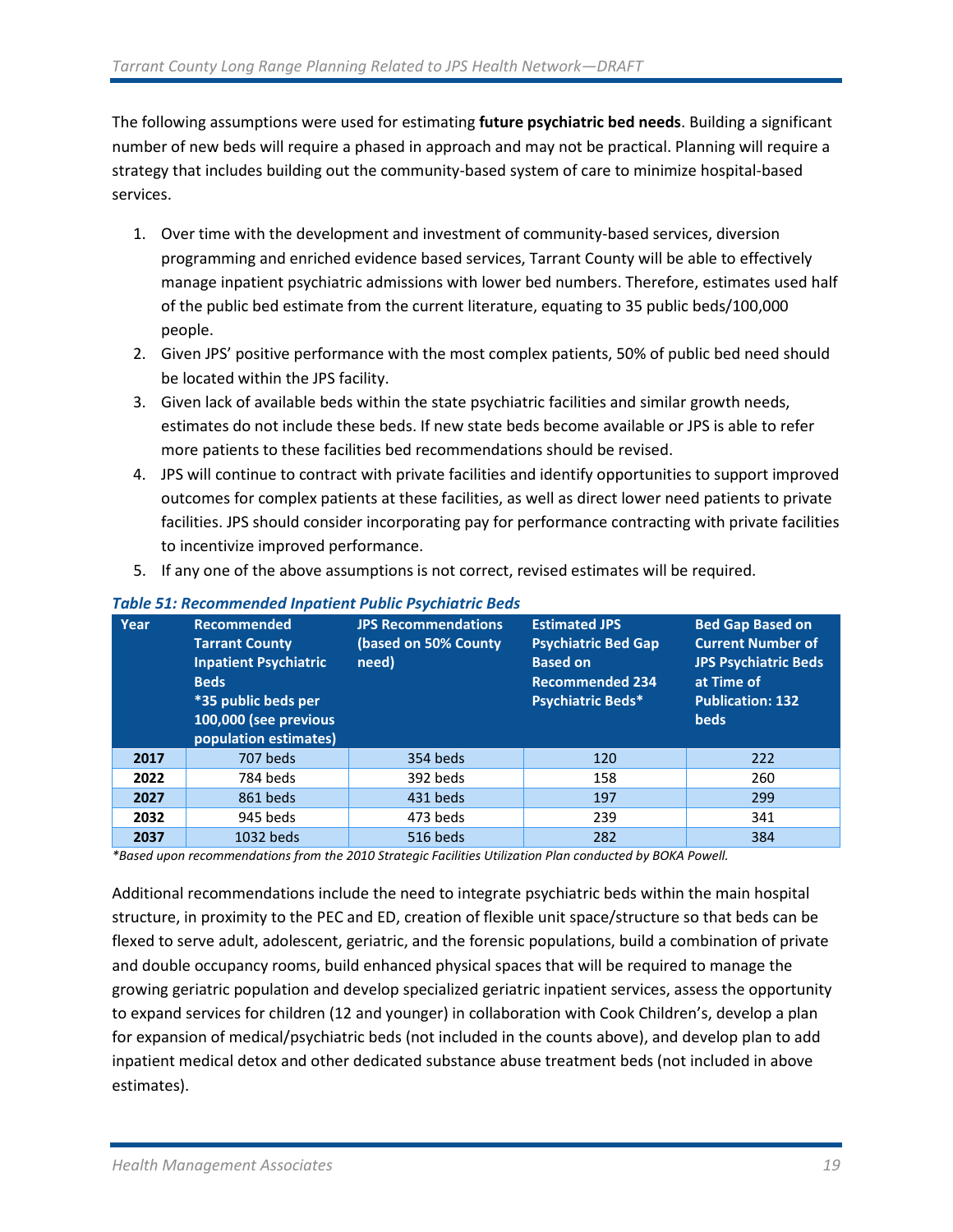Lastly, it is recommended that JPS **expand and relocate the Psychiatric Emergency Center** such that capacity is increased by 10\* and a designated psychiatric observation space with capacity for 16 patients\* is created. The PEC should be located in proximity to the ED and psychiatric inpatient units.<sup>[1](#page-21-1)</sup> In addition a space within the PEC should be developed and designated for substance abuse service assessment and needs, e.g., sobering beds.

#### **Growth of Services in JPS Health Network**

HMA identified two services that are well positioned to respond to demographic changes and healthcare needs of the county—geriatric care and cancer care.

#### <span id="page-21-0"></span>**Geriatric Care**

As described in Section 3, Community Health Needs Assessment, the population over 65 years old in Tarrant County is growing at an increasingly rapid rate. In 2011, the first Baby Boomers turned 65 years old. By 2029, all Boomers will be at least 65 (see Table below). This group, totaling an estimated 70 million people, will have a significant impact on the U.S. health care system. The combination of the aging of the Baby Boom population, an increase in life expectancy, and a decrease in the relative number of younger persons, will mean that older adults make up a much larger percentage of the U.S. population than ever before. The implications for care of the elderly are sobering. A diminishing number of younger persons will be available to provide family support and care for the elderly.

A review of geriatrics data in Tarrant County show that it parallels the growth in elderly and increasing demands for geriatric care nationally. A review of the needs of older adults in Tarrant County was published in 2009. Many of those observation and recommendations still ring true today<sup>xxiv</sup>. The top health conditions affecting the region are Diabetes, Obesity, Hypertension, Chronic Lung Disease and Congestive Heart Failure. Leading causes of death include Heart Disease, Cancer, Stroke and Respiratory diseases- which in Tarrant County were all more common than the statewide Texas rate. All of these conditions become increasingly prevalent with age and point to priority needs for developing and directing health services within the County. Additionally, there will be an increased need for geriatric consultative, long-term care, rehabilitative and home care resources to meet the consequences of this increased prevalence of illness.

<span id="page-21-1"></span><sup>&</sup>lt;sup>1</sup> Endorse JPS 2016-130 Attachment B Proposed Construction Project 2015.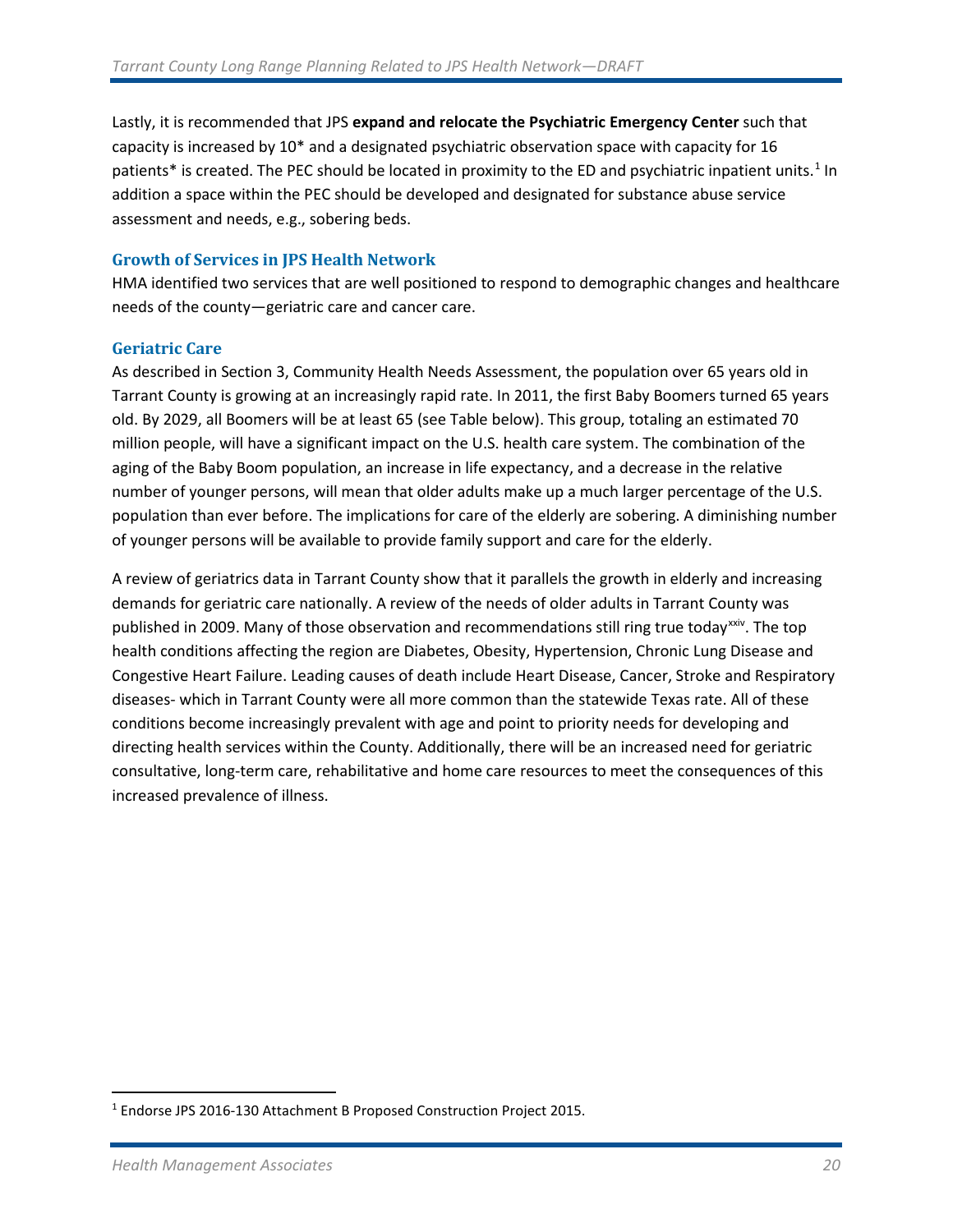



2016 Peter G. Peterson Foundation PGPF.ORG

#### <span id="page-22-0"></span>**Care for chronic diseases**

As Americans have increased their years of life, the prevalence of chronic conditions associated with age has also increased. It is estimated that by 2040, almost 160 million people in the US, most of them elderly, will be living with chronic conditions. Chronic conditions can cause limitations in daily activities, hospitalization, transition to a nursing home, and poor quality of life. High-quality care for older adults with multiple complex chronic conditions requires a diverse range of skills for addressing their physical, mental, cognitive and behavioral needs. Care for today's older adults requires a high-volume of health care services in many settings and this complex care will only increase[xxv:](#page-32-17)

- $\Box$  Within twenty years, one in five Americans will be over 65 and an estimated 90 percent of those Americans will have one or more chronic condition. [xxvi](#page-32-18)
- $\Box$  By 2050 the number of Americans over 85, who make up the highest rates of chronic illness, poverty, and need for assistance with activities of daily living, will quadruple to 19 million xxvii
- $\Box$  Adults over 65 account for nearly 26 percent of all physician visits, 47 percent of all hospital stays, 34 percent of all prescriptions, 34 percent of all physical therapy patients, and 90 percent of all nurs[i](#page-32-19)ng home stays. xxviii
- 7.7 million people will have Alzheimer's disease in 2030, up from 4.9 million in 2008<sup>[xxix](#page-32-20)</sup>

While many older adults with chronic conditions remain independent and active, others decline into frailty and dependence. Chronic conditions are often worsened by the high prevalence of depression and other behavioral health disorders in the elderly that are often underdiagnosed and undertreated[xxx.](#page-32-21)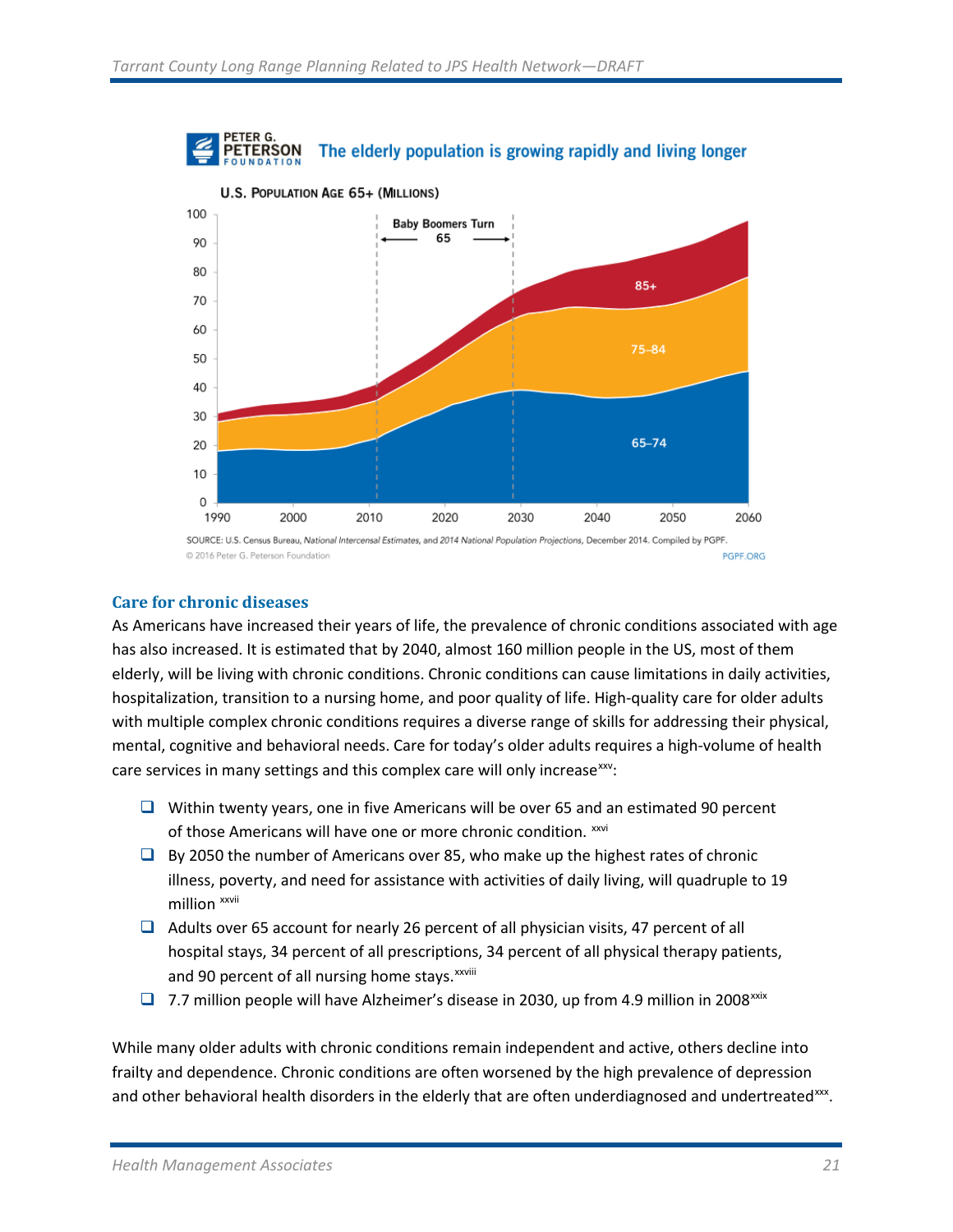Variation in condition severity, available treatments and resources available to elderly individuals may lead to widely divergent outcomes and, consequently, the need for care and health resources. For example, the common diseases of the elderly require lifestyle changes and preventative action. Without these action the conditions worsen and demand increasing health system resources for care. A lack of follow-up care and coordination of caregiver roles and the patient's inability to maintain the proper health regimen also increase the complications of disease.

Older adults need a variety of resources to help them manage chronic conditions, especially when several chronic conditions are present, a common occurrence. Medical help for treatment of chronic disease conditions is available to many older adults through Medicare and historically custodial care is provided through Medicaid for those with limited financial resources. The care resources needed to manage chronic conditions in day-to-day life are not as readily available. In order to balance behavioral changes, medications, and symptom relief strategies, older adults need knowledge about what to do, the belief that they can achieve success, and family to help. When elders do not have family members close by, additional financial resources may be needed to acquire assistance.

The current health care system is already overwhelmed by demands for geriatric care. Those specializing in the care of older adults cannot meet the current demand let alone the projected needs for eldercare.

- $\Box$  More than one million additional direct-care workers will be needed by 2018, according to the latest employment projections [xxxi](#page-32-22)
- **There are only 7,029 certified geriatricians practicing in the U.S.** -- roughly half the number currently needed, and fall[i](#page-32-23)ng<sup>xxxii</sup>
- $\Box$  Approximately 55,000 social workers are currently needed in long-term care. By 2050, this number will nearly double to approximately 109,000 (DHHS, 2006). While nearly 75% of licensed social workers work with older adults in some capacity, many have not received training or education in gerontology (NASW, 2006a). In 2009–2010, only 2.8% of BSW graduates and 6.7% of MSW graduates completed a specialization in aging, or an average of 5% across all soc[i](#page-32-24)al work graduates (CSWE, 2011)<sup>xxxiii</sup>
- $\Box$  By 2020, the nursing workforce is expected to drop 20 percent below projected requirements<sup>xxxiv</sup>
- $\Box$  In 2010, physical therapists and physical therapist assistants had demonstrated vacancy rates of 18.6% and 16.6%, respectively, in skilled nursing facility settings across the U.S. [xxxv](#page-32-25)
- $\Box$  Only 3 percent of practicing psychologists devote the majority of their practice to older adults and the current med[i](#page-32-26)an age of practicing psychologists is 55<sup>xxxvi</sup>
- In 2001, there were about 2,600 geriatric psychiatrists. In 2005, that number was reduced to 2,100, less than half of the 5,000 that are needed to provide adequate care for the current populat[i](#page-32-27)on of older adults<sup>xxxvii</sup>

[Older adults and their families face many financial issues in acquiring treatments and resources to](http://www.nursingworld.org/MainMenuCategories/ANAMarketplace/ANAPeriodicals/OJIN/TableofContents/Volume82003/No2May2003/OlderCitizensHealthIssues.html#Census96)  [support health. Financial resources can be quickly drained by paying for inpatient, specialty care or](http://www.nursingworld.org/MainMenuCategories/ANAMarketplace/ANAPeriodicals/OJIN/TableofContents/Volume82003/No2May2003/OlderCitizensHealthIssues.html#Census96)  [multiple prescriptions for chronic conditions.](http://www.nursingworld.org/MainMenuCategories/ANAMarketplace/ANAPeriodicals/OJIN/TableofContents/Volume82003/No2May2003/OlderCitizensHealthIssues.html#Census96)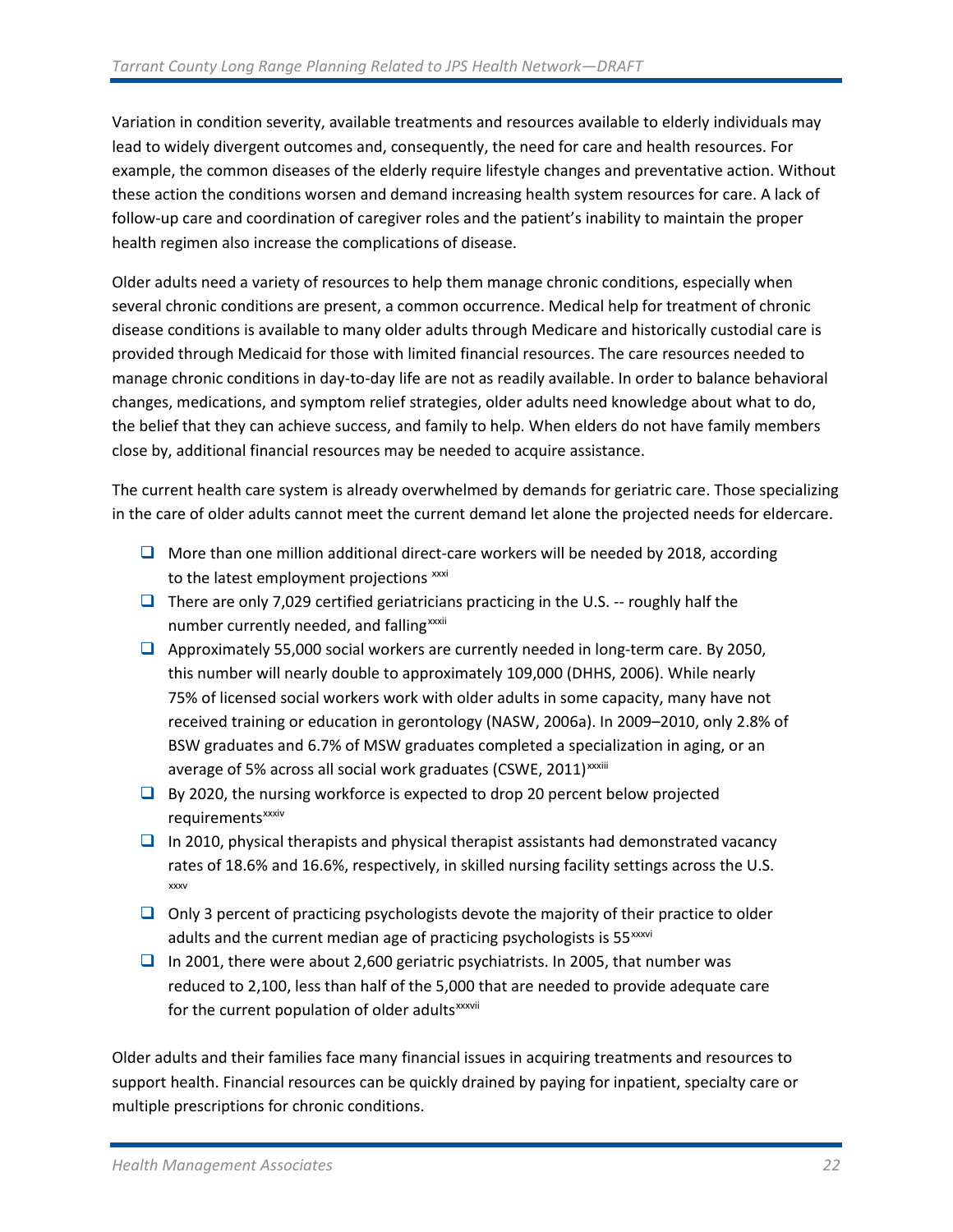[As adults age, some need help only with daily activities, such as cleaning, cooking, or personal care, in](http://www.nursingworld.org/MainMenuCategories/ANAMarketplace/ANAPeriodicals/OJIN/TableofContents/Volume82003/No2May2003/OlderCitizensHealthIssues.html#Census96)  [order to remain in their own homes. Unfortunately, Medicare does not reimburse for this type of care,](http://www.nursingworld.org/MainMenuCategories/ANAMarketplace/ANAPeriodicals/OJIN/TableofContents/Volume82003/No2May2003/OlderCitizensHealthIssues.html#Census96)  [so older individuals who need this "custodial" help must pay for it out-of-pocket or rely on unpaid](http://www.nursingworld.org/MainMenuCategories/ANAMarketplace/ANAPeriodicals/OJIN/TableofContents/Volume82003/No2May2003/OlderCitizensHealthIssues.html#Census96)  [caregivers, often family members or other support persons. With the changing demographics fewer](http://www.nursingworld.org/MainMenuCategories/ANAMarketplace/ANAPeriodicals/OJIN/TableofContents/Volume82003/No2May2003/OlderCitizensHealthIssues.html#Census96)  [family caregivers are available to help care for elderly individuals.](http://www.nursingworld.org/MainMenuCategories/ANAMarketplace/ANAPeriodicals/OJIN/TableofContents/Volume82003/No2May2003/OlderCitizensHealthIssues.html#Census96) Tarrant County residents have identified income issues related to health care, prescriptions, transportation and other factors to be some of their highest priority concerns for the future.<sup>xxxviii</sup> Many of these same concerns were echoed in the community forums conducted by HMA in Tarrant County.

Significant recent reductions in hospital length of stay have produced a number of other consequences for families caring for acutely and chronically ill elders. Families need increasing support to help navigate the complicated financial and emotional demands of caring for elderly individuals. The increasing number without family supports are even more at risk of isolation financial loss and worsening health. The health issues of the elderly often intersect with cost concerns, family support issues and public infrastructure limitations to present immense challenges to comprehensive and effective health care.

#### **JPS Geriatric Services**

JPS offers a variety of services to meet the needs of the elderly in the system. But providing these services is not entirely without controversy. Other health systems in the Fort Worth area have made it clear they feel JPS services should be directed to the uninsured and Medicaid populations and that JPS should not compete with them for Medicare patients. On the other hand, many elderly have difficulty with access to health care. By providing care for a segment of elderly, JPS can provide some of these needed services and, through proper insurance remuneration, keep the system more financially healthy. Current JPS initiatives in Geriatric care include the following:

- 1. JPS Magnolia Health Center provides a multi-disciplinary team of geriatric doctors, nurse practitioners, nurses, social workers, pharmacists and others to provide care for those over 60 years of age. While the JPS Magnolia Center has many existing facilities and services specifically for geriatric patients, due to the facility's location and parking, it is still not an ideal location for elder patients. The Magnolia Center is located on the fourth floor of the building and does not have immediate parking outside of the building. The distance from transportation to the point of services poses a health risk for patients who are prone to falls and further complicates access to care for patients with mobility impairments or who are visually impaired.
- 2. JPS Home Visits provides care to qualified elderly in assisted living, independent living, or retirement communities.
- 3. Inpatient Geriatric Consultation Services are available for patients over 64 years in the hospital or emergency department. Services include a complete clinical evaluation of medical, psychological, social and functional status as well as cognitive evaluation and assistance with managing medication. Home transitions can also be facilitated.
- 4. The Care Transitions for Long-Term Care Team works to develop partnerships between JPS and skilled nursing facilities in Tarrant County.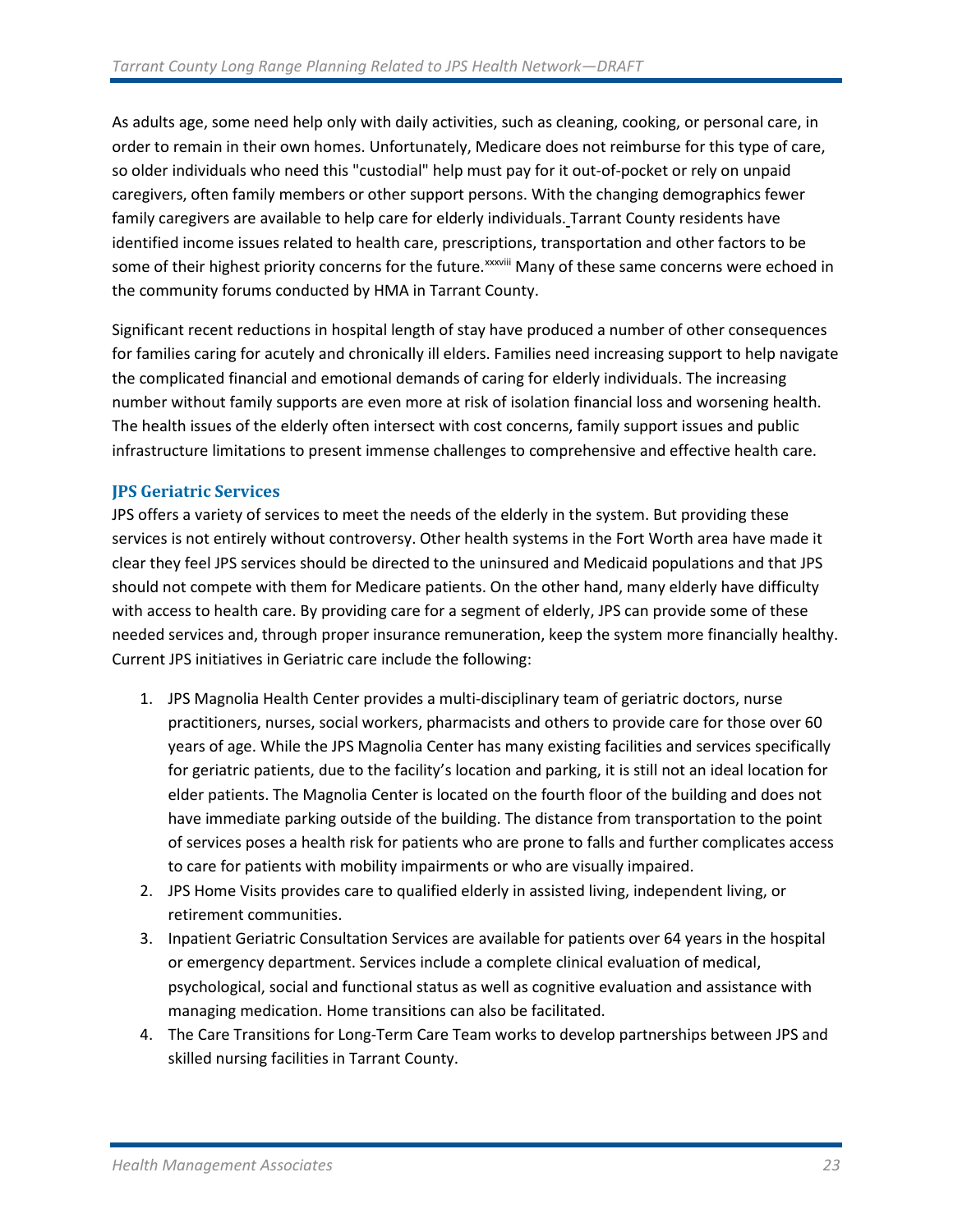- 5. The HELP program is an evidence-based patient program that provides an opportunity to tap the skills of volunteers. HELP connects trained volunteers with patients in the hospital who would benefit from a little extra attention during their stay in the hospital.
- 6. GT-55 Program Support for geriatric trauma.

JPS offers a fellowship in Geriatric Medicine. Under the auspices of the Family Medicine Residency Program, up to four family physicians and/or general internists can undertake a one year fellowship leading to a Certification of Added Qualifications in Geriatric Medicine. Fellows work in a wide variety of settings serving in academic and clinical roles. The fellowship is a one year interdisciplinary program. The fellows train under current national leaders in geriatric medicine in a variety of locations enabling the fellow to care for the full spectrum of geriatric patients. Fellows provide care to an ethnically, culturally and socioeconomically diverse population of elders. Opportunities to provide team-based interdisciplinary care in coordination with Family Medicine Residents, mid-level practitioners and medical students abound.

Despite these programs and services there still exists a substantial gap in care for elderly at JPS. Gaps in care are most evident in chronic disease management. The staff, resources and expertise to manage chronic disease must be built programmatically. For example, disease management programs are excellent mechanisms to build multidisciplinary care resources teams and processes for care coordination for the sickest of elderly patients. The recent initiation of the JPS Disease Management program in Diabetes Mellitus, in coordination with the Joslin Diabetes Center, is a good example of a targeted new resource for a high-need patients. These programs use evidence-based processes of care to help mitigate complications and provide comprehensive care for many common diseases. These programs will help prepare many physicians, nurses and other staff to help provide evidence-based and comprehensive care for many elderly with Diabetes Mellitus.

There is a need for other disease management programs which can lay the foundation for development of multidisciplinary care teams needed in geriatric care. This care management capability is an important educational issue, not just for MDs, but for nurses, behavioral health professionals, social workers and others. The focus of care management should be on improving quality of life and addressing functional limitations in the elderly. The goal should be to keep elderly persons living independently in their homes. A parallel strategy to promote independence in the elderly would be to increase care provision in community and ambulatory settings, like the Magnolia Health Center, close to seniors' homes.

#### **Recommendations for Geriatric Care at JPS and in Tarrant County**

- 1. Develop disease management programs that include interdisciplinary team building and use evidence-based processes of care;
- 2. Develop resources in care management capability including health information system technology, team building and outreach to community resources;
- 3. Increase training in geriatric care issues and approaches for the entire spectrum of the JPS work force;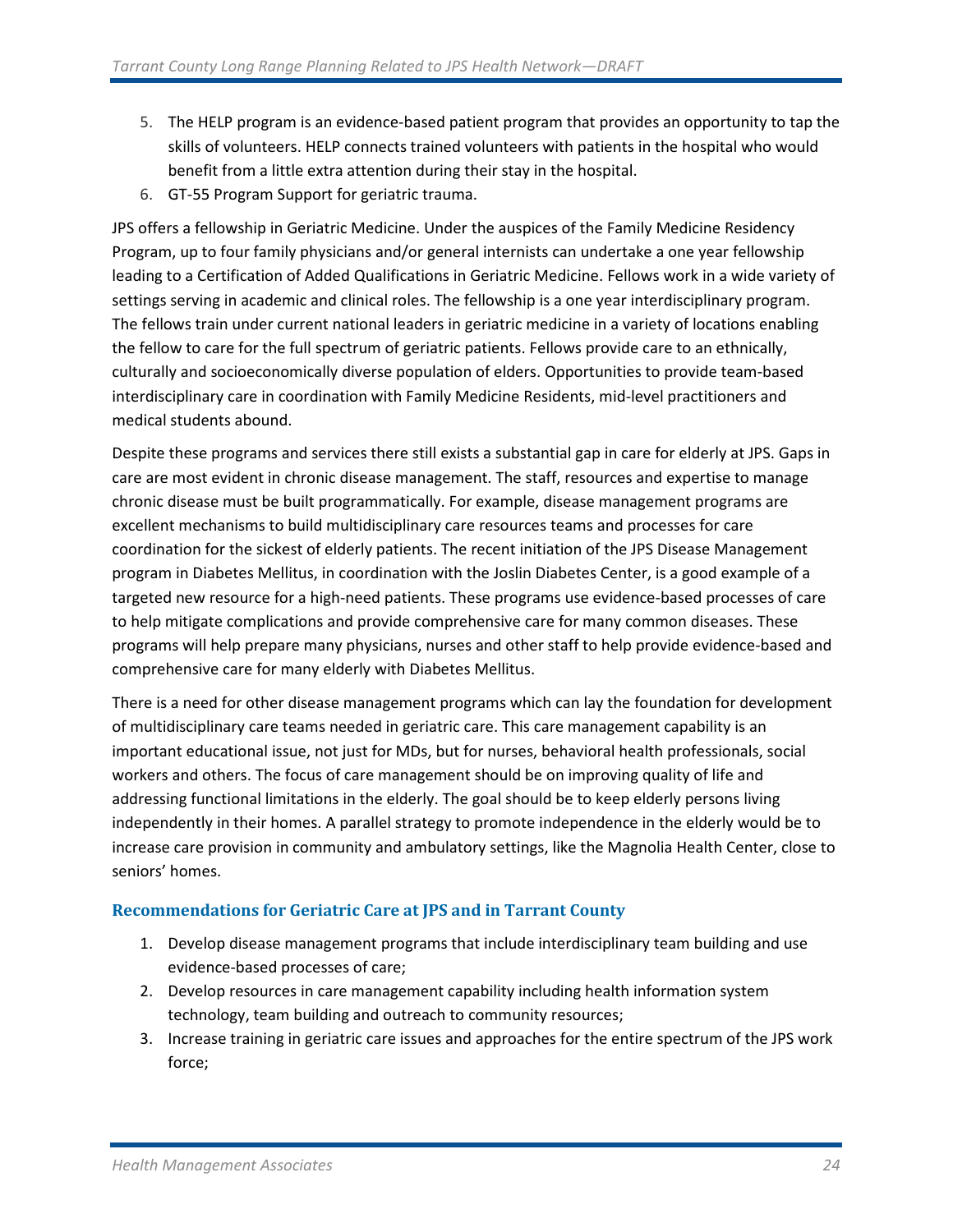- 4. Consider increasing the size or scope of educational programs directed to geriatric professionals such as geriatric physician specialists, geriatric nurse practitioners, social workers and others;
- 5. Conduct a system-wide review of JPS health care to assess for elderly care issues that can encourage access to care and quality of life. This review should include a special focus on ambulatory facilities in communities with high proportion of elderly residents;
- 6. Work with nursing and other professions to increase skills and capabilities in providing for smooth transitions of care (i.e. from hospital to home, assisted living to hospital, hospital to nursing facility, etc.);
- 7. Increase system focus on obtaining Advance Directives from JPS patients;
- 8. Create a task force to review and advise JPS and Tarrant County periodically on issues of the care of the elderly and health system accommodation; and
- 9. Integrate geriatric care across all areas.

#### <span id="page-26-0"></span>**Cancer Care**

Nationally, more cancer patients are surviving and living longer with advancements in cancer care. More hospitals are creating new cancer centers that have coordinated care with multispecialty teams of care (primary care, specialty care, pharmacy, cancer rehabilitation services). Cancer care is moving from the inpatient setting to patient-centered outpatient centers. With advancements in genetic targeted therapies, treatment plans are becoming more personalized. As reported earlier, there will be increasing shortages of specialty care providers to provide specialized cancer care.

As the Tarrant County population grows and ages, there will be increasing needs for cancer care services. The CHNA indicated greater need for cancer screening prevention with Tarrant County reporting lower than state and national rates for breast and cervical cancer screening. Colorectal screening although higher than national rates, was lower than state rates. Tarrant County currently provides cancer care for low and uninsured patients through the following resources: (1) Tarrant County Indigent Care Program, (2) FQHCs, (3) JPS Connection, (4) UTSW Moncrief Cancer Center, (5) Veterans Medical Center, (6) Breast and Cervical Cancer Services (BCCS) Program and (7) Bridge Breast Center.

JPS will continue to be responsible for the care of the safety-net population of Tarrant County and is well-positioned to be a major provider of future cancer care needs for this population. The cancer center is recognized for providing quality cancer care and is an Accredited Cancer Care Center with diagnostic and pharmacy services. The cancer center provides infusion and radiation treatment services in a kind and caring environment. Multidisciplinary teams (Hope Team) located in the center provide comprehensive cancer care. Representatives from the Cancer Society and Moncrief Cancer Center are located within the cancer center to provide additional healthcare and social needs.

The future needs of the JPS population will outgrow the current facility. JPS will need to consider expanding the current site, building additional cancer services in the community and developing new partnerships with Moncrief Cancer Center and others to provide additional cancer needs for the safety net population.

Additional recommendations include: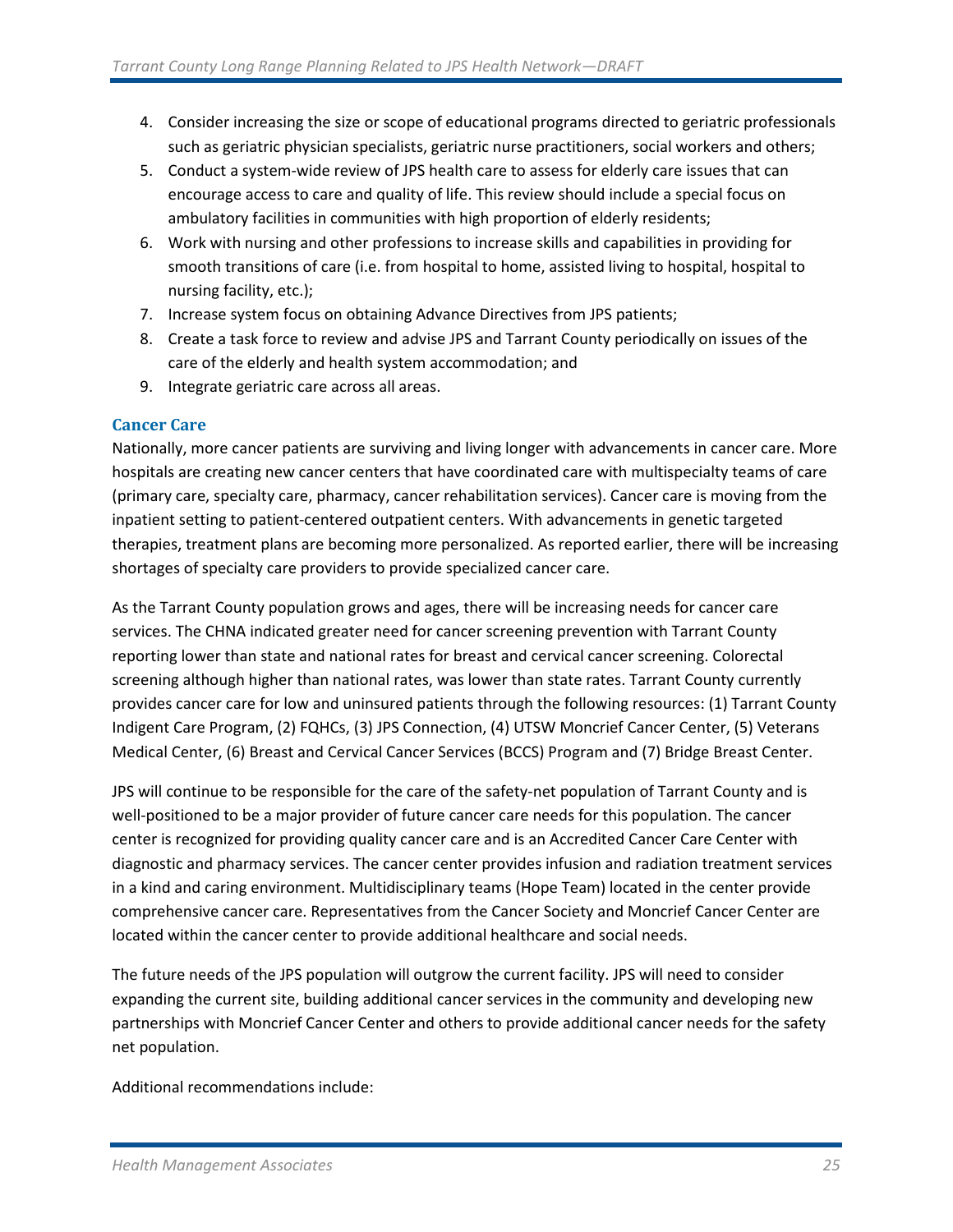- $\Box$  Continue to build robust care coordination and management programs that extend across continuum of care and services that include transitions of care, post-cancer care and end-of-life care.
- □ Educate communities of cancer prevention services and importance of screening.
- $\Box$  Partner with community and public health programs to provide education and cancer screening.
- $\Box$  Continue to use electronic health record (EPIC) to track and monitor cancer screening and care and expand sharing of information throughout the county.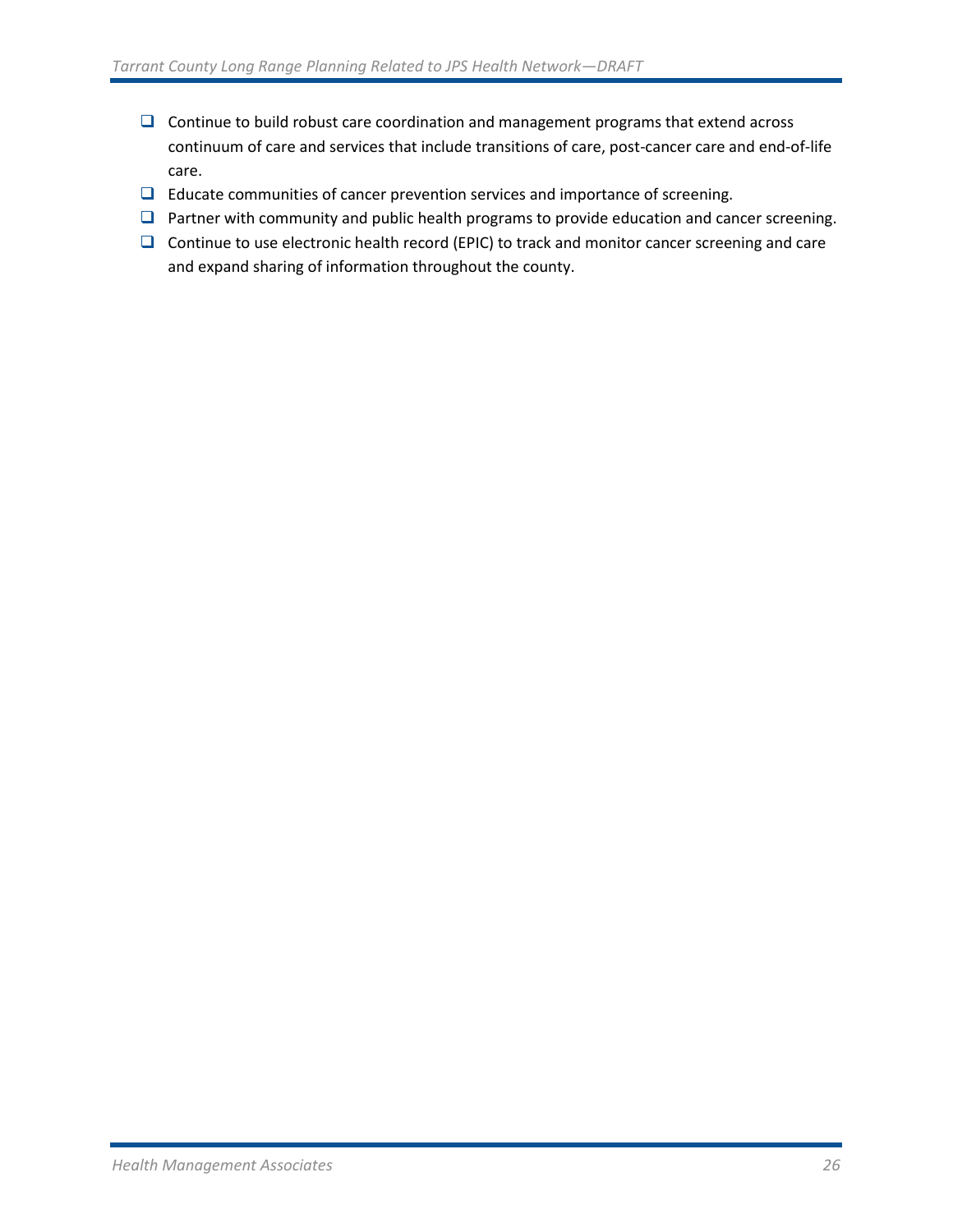## <span id="page-28-0"></span>**Appendix 12: Infant Mortality Rate in Tarrant County**

#### *Definitions*

*Infant Mortality—Death of a baby before the first birthday Infant Mortality Rate (IMR)—Number of deaths that occurred for every 1000 live births*

#### **Facts**

- $\Box$  Nationally, infant mortality rate has declined over past 30 years. XXXIX
- $\Box$  Racial disparities in IMR remain. xi[xl](#page-32-28)i
	- o The infant mortality rate for infants born to well-educated African American women (Non-Hispanic Black mothers with college degrees) is significantly higher than infants born to Hispanic and Non-Hispanic White women with less than a high school education (10.0 vs. 8.5 and 6.4). [xlii](#page-32-30)
	- o Babies born to African American woman are at greater risk of dying before their first birthday even when prenatal care was initiated early.
- In 2013 Tarrant County had the **highest** infant mortality rate among Texas counties with 10,000 or more live births. xliii[xliv](#page-32-31)
- $\Box$  Preventable infant deaths continue.

#### *Table 1: Infant Mortality Rates, 2013*

| <b>Infant Mortality Rates</b> |              |                       |                   |
|-------------------------------|--------------|-----------------------|-------------------|
| <b>National</b>               | <b>Texas</b> | <b>Tarrant County</b> | <b>Fort Worth</b> |
| 5.96                          | 5.82         | 7.11                  | 8.59              |

*Source: Tarrant County.* 

#### *Table 2: Tarrant County IMR by Race/Ethnicity, 2013*



*Source: Tarrant County. 2013 Tarrant County Infant Mortality Summary.*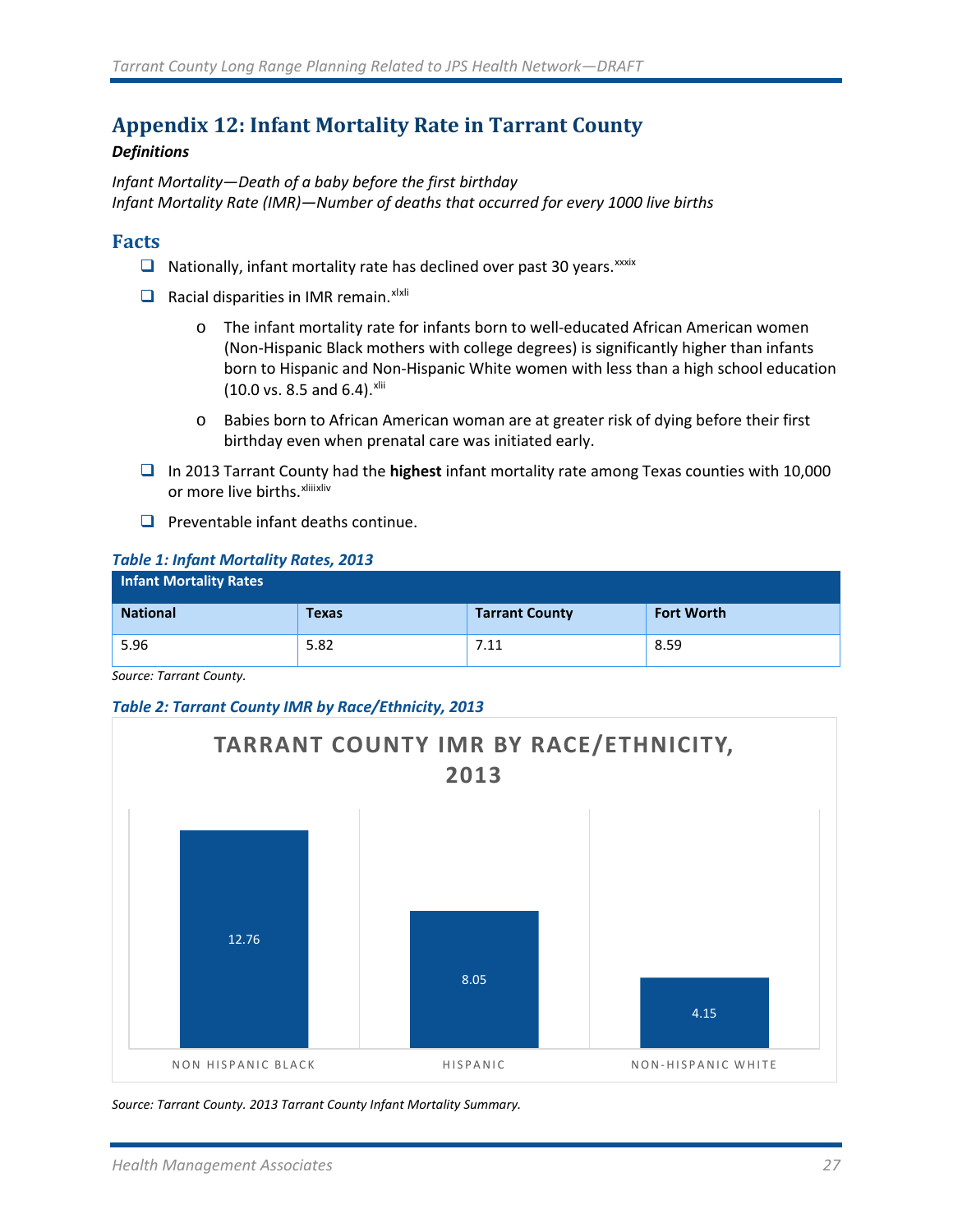#### *Table 3: Causes of Infant Mortality*

| <b>Causes of Infant Mortality</b>         |                                                                                             |  |  |
|-------------------------------------------|---------------------------------------------------------------------------------------------|--|--|
| <b>National</b>                           | <b>Tarrant County</b>                                                                       |  |  |
| 1. Preterm birth (<37 weeks gestation)    | 1. Preterm birth (<37 weeks gestation)                                                      |  |  |
| Maternal complications of pregnancy<br>2. | 2. Late entrance into prenatal care (48% of women<br>enter pregnancy after first trimester) |  |  |
| 3.<br>Sudden Infant Death Syndrome        | 3. Sudden Infant Death Syndrome                                                             |  |  |
| <b>Birth Defects</b><br>4.                |                                                                                             |  |  |
| 5.<br>Injuries (Suffocation)              |                                                                                             |  |  |

*Source: Tarrant County. 2013 Tarrant County Infant Mortality Summary.* 

### **Tarrant County**

The 2015 Tarrant County Infant Mortality Review Care Team reported maternal weight (underweight and obesity) as the largest risk factor contributing to IMR and contributed to 67% of infant deaths in 2012.

#### **How is Tarrant County Responding to this issue?**

Tarrant County has a large number of community, faith and business leaders, health organizations and government agencies committed to lowering the infant mortality rate. The County has established a Tarrant County Infant Mortality Network that receives recommendations from the Tarrant County Infant Mortality Review Care Team. Current recommendations include (1) providing education and training to hospital chaplains, (2) promoting safe sleep programs in the community, and (3) reproductive life programs for women and men.

Other county programs working to combat infant mortality include:

- **One Key Question** This is a grant that Tarrant County Public Health received from the State of Texas to implement a systems change addressing infant mortality. JPS is working with the Health Centers for Women and the providers to implement 'One Key Question', asking all women of child bearing age at their well women exam if they are planning to expand their family in the next year. Depending on the response, the provider will have additional items to discuss and the appropriate patient education will be pulled into their after visit summary. $x^{1/v}$
- **Healthy Texas Women** Grant from the State of Texas to provide coverage for women 15-44.<sup>[xlvi](#page-32-33)</sup>
- **Safe Infant Sleep Initiative** This initiative is led by Cook Children's Center for the Prevention of Child Maltreatment and increases safe sleep environment awareness
- **Prenatal Education Jail Program** This program provides prenatal education to pregnant inmates at the Tarrant County Jail and provides hand-off of care once pregnant mothers are released.
- **JPS DSRIP projects** These projects include initiatives focused on breastfeeding, Centering Pregnancy and Preconception/Inter-conception.
- **Healthy Start and March of Dimes** JPS partners with both programs.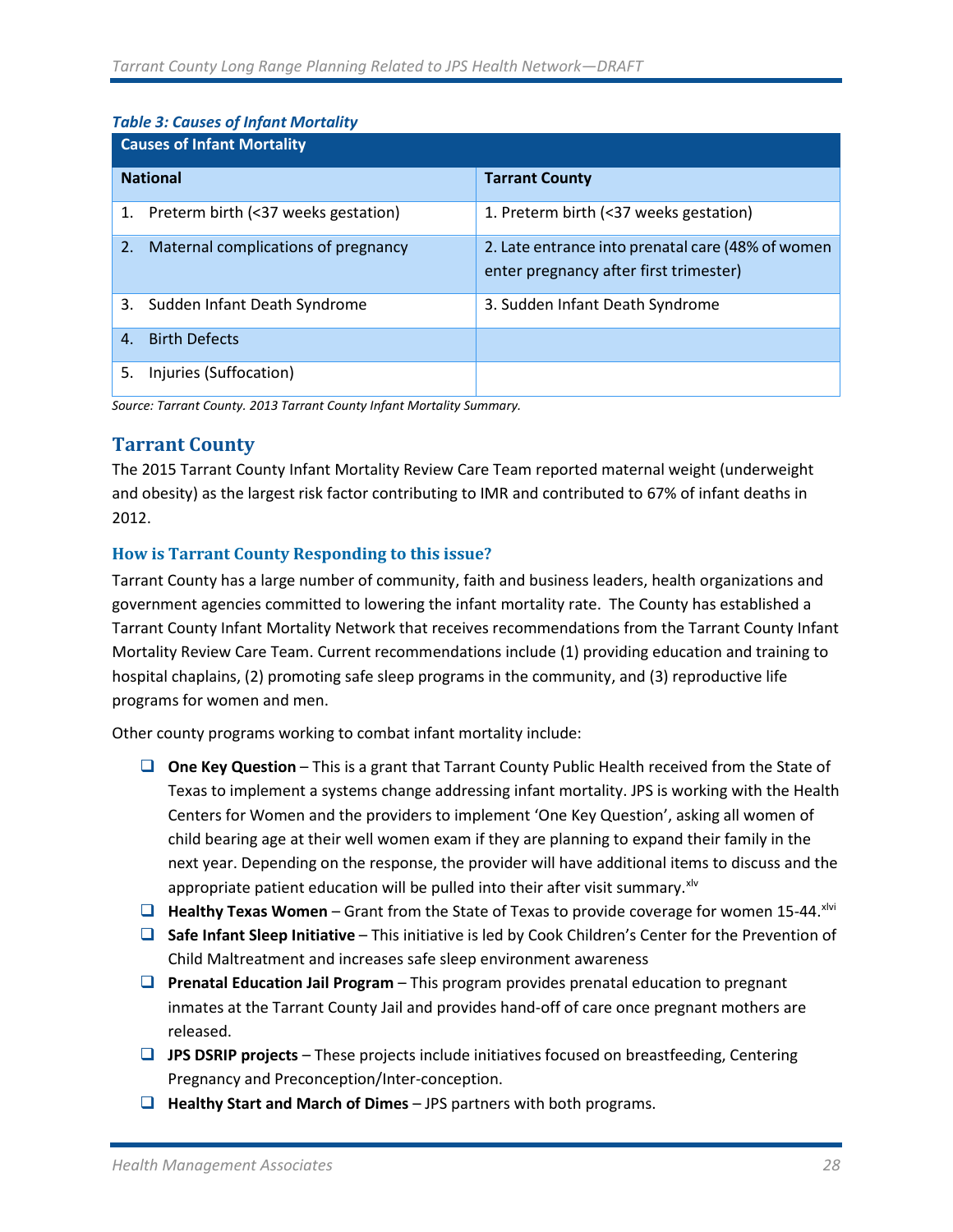#### **Areas of Risk and Interventions**

Below are identified areas of risk for infant mortality and some evidence-based programs that are being used to address infant mortality.

#### *Social*

- 1. Socio-economic Disparities
	- $\Box$  Home visiting services (depression, domestic violence, substance abuse, mental health)
	- $\Box$  Connect communities with housing, transportation, education and job resources
- 2. Maternal Health/Prematurity
	- $\Box$  Preconception health programs- peer education
	- **ID** Identify high risk neighborhoods and provide enhanced care management services for both pregnant and non-pregnant women to improve health status and future birth outcomes
	- $\Box$  Use community health workers who live in the neighborhoods to assist with outreach and help connect pregnant women to health care and other community resources
- 3. Maternal Care
	- $\Box$  Centering Pregnancy- evidence based health care delivery model that integrates maternal health care assessment, education and support.
	- $\Box$  Reduce unnecessary scheduled early deliveries (36-39 weeks gestation)
	- **IMP** Improve the administration of Progesterone (17P) to women at risk for preterm babies.
	- $\Box$  Smoking cessation programs
- 4. Newborn Care
	- $\Box$  Improved discharge planning from neonatal intensive care
	- $\Box$  Identification of high risk babies for care management
- 5. Infant/Child Health
	- $\Box$  Infant Safe Sleep Education
		- o Set up model nursery in hospital that demonstrates home safety
	- $\Box$  Breastfeeding Lactation consultants
	- $\Box$  Immunizations
	- $\Box$  Home visiting programs to assure safe environment
	- $\Box$  Injury prevention education

#### **Recommendations**

- 1. Develop and enhance partnerships and population health programs in Tarrant County to address social and health disparities of high risk populations.
- 2. Identify perinatal regions that develop population specific programs around infant mortality.
- 3. Improve integrations between the many county IMR programs and initiatives.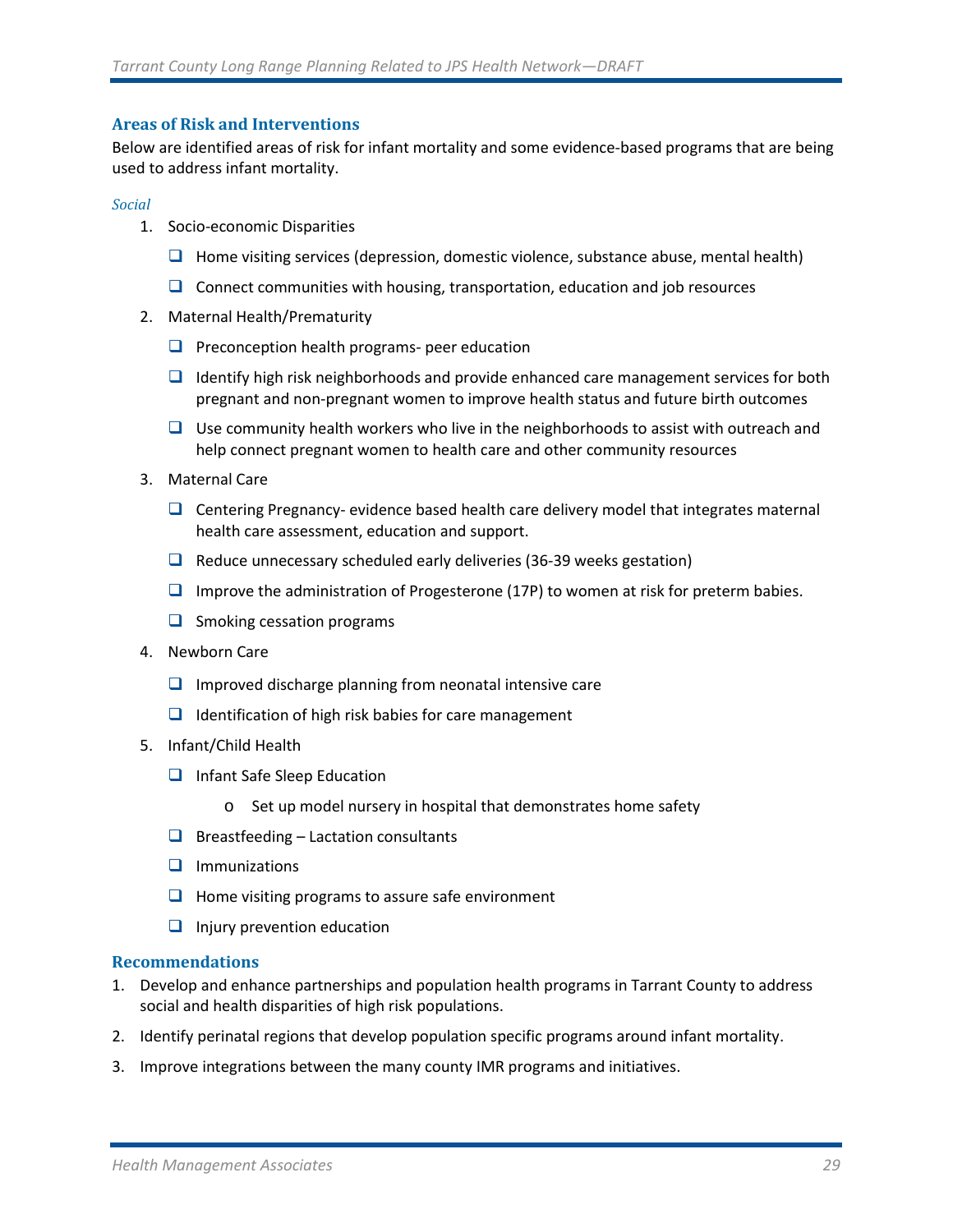- 4. Develop common goals and metrics between public health, community organizations and primary care to improve IMR.
- 5. Work to reduce racial and economic inequities and health disparities by developing policies to reduce poverty, improve access to housing, employment and healthcare services.

<span id="page-31-1"></span>ii Ibid.

 $\overline{\phantom{a}}$ 

<span id="page-31-2"></span>iii Ibid.

<span id="page-31-5"></span>vi Wang PS, Lane M, Olfson M, Pincus HA, Wells KB, Kessler RC: Twelve-month use of mental health services in the United

viii Melek S, Norris D, Paulus J: Economic impact of integrated medical-behavioral health: implications for psychiatry, Milliman *American Psychiatric Association Report,* Feb 2013.<br><sup>ix</sup> Hogg Foundation for Mental Health. (November 2016). A guide to understanding mental health systems and services in Texas.

<sup>x</sup> Hogg Foundation for Mental Health. (November 2016). A guide to understanding mental health systems and services in Texas. Retrieved from www.hogg.utexas.edu

xi Hogg Foundation for Mental Health. (November 2016). A guide to understanding mental health systems and services in Texas. Retrieved from www.hogg.utexas.edu

xii Hogg Foundation for Mental Health. (November 2016). A guide to understanding mental health systems and services in Texas. Retrieved from www.hogg.utexas.edu

xiii JPS Department of Psychiatry. (2017). JPS Behavioral Health Quality Overview

xiv JPS Health Network. (2017). DSRIP Project Snapshot

xv Torrey F, Entsminger K, Geller J, Stanley J, Jaffe DJ: The Shortage of Public Hospital Beds for the Mentally Ill, Treatment Advocacy Center (TAC) white paper, 2008

xvi Interview with Torrey Fuller MD, Treatment Advocacy Center – 12/16/2016

xvii Interview Dan Sewell, MD, President of the American Association of Geriatric Psychiatry – 12/20/2016

xviii Interview Gregory Fritz, MD, President American Association of Child and Adolescent Psychiatry - 12/22/2016

xix Bastiampillai T, Sharfstein SS, Allison S. Increase in US Suicide Rates and the Critical Decline in Psychiatric Beds. JAMA. 2016;316(24):2591-2592. doi:10.1001/jama.2016.16989

xx Torrey, E. F., Fuller, D. A., Geller, J., Jacobs, C., & Ragosta, K. (2012). No room at the inn: Trends and consequences of closing public psychiatric hospitals. Arlington, VA: Treatment Advocacy Center.

xxi Texas Health and Human Services Commission. [Online]. https://www.dshs.texas.gov/mhsa/SB1507/SB-1507.aspx

xxii Texas Health and Human Services Commission. [Online]. http://www.dshs.texas.gov/legislative/2015/Rider83-state-hospitallong-term-plan.pdf

xxiii Texas Department of State Health Services Regulatory Services, Health Facility Information Report 12/20/16

xxiv Addressing the Needs of Older Adults in Tarrant County. The Center for Health Development. Texas A&M Health Sciences Center School of Rural Public Health. May, 2009

xxv Eldercare Workforce Alliance. www.eldercareworkfroce.org/research/issue-briefs/

xxvi Chronic Conditions: Making the Case for Ongoing Care. February 2010. Robert Wood Johnson Foundation

xxvii Alzheimers Association. Alzheimers Disease Facts and Figures. 2010<br>xxviii IOM report. Retooling for an Aging America: Building the Health Care Workforce

xxix Alzheimers Association. Alzheimers Disease Facts and Figures 2010

xxx Addressing the Needs of Older Adults in Tarrant County. ibid

xxxi PHI Fact Sheet: Who are Direct Care Workers. [Online]. DirectCareClearingHouse.org

xxxii American Geriatric Society. Projected Need for Geriatricians. 2009.

xxxiii CSWE. Why Recruit Students to Gerontological Social Work.

xxxiv American Nursing Association. [Online]. [www.nursingworld.org/nursingshortage.](http://www.nursingworld.org/nursingshortage)

xxxv American Physical Therapy Association Research Department. 2010 Practice Profile Survey

xxxvi American Psychological Association. [Online] www.apa,org/pi/aging

xxxvii American Association of Geriatric Psychiatrists. [Online] www.aagpga.org/advocacy/agenda

<span id="page-31-0"></span><sup>&</sup>lt;sup>i</sup> Data Resource Center for Child & Adolescent Health. 2012.

<span id="page-31-3"></span>iv Fetal Infant Mortality Review. Tarrant County. 2008-2012.

<span id="page-31-4"></span><sup>v</sup> Substance Abuse and Mental Health Services Administration, Results from the 2011 National Survey on Drug Use and Health: Mental Health Findings, *NSDUH Series H-45, HHS Publication No*. (SMA) 12-4725. Rockville, MD: Substance Abuse and Mental Health Services Administration, 2012.

States: results from the national comorbidity survey replication. Archives of General Psychiatry. 2005;62(6):629-640.<br>vii Wang PS, Demler O, Kessler RC: Adequacy of treatment for serious mental illness in the United States *Public Health.* 2002;92(1):92-98.

Retrieved from www.hogg.utexas.edu